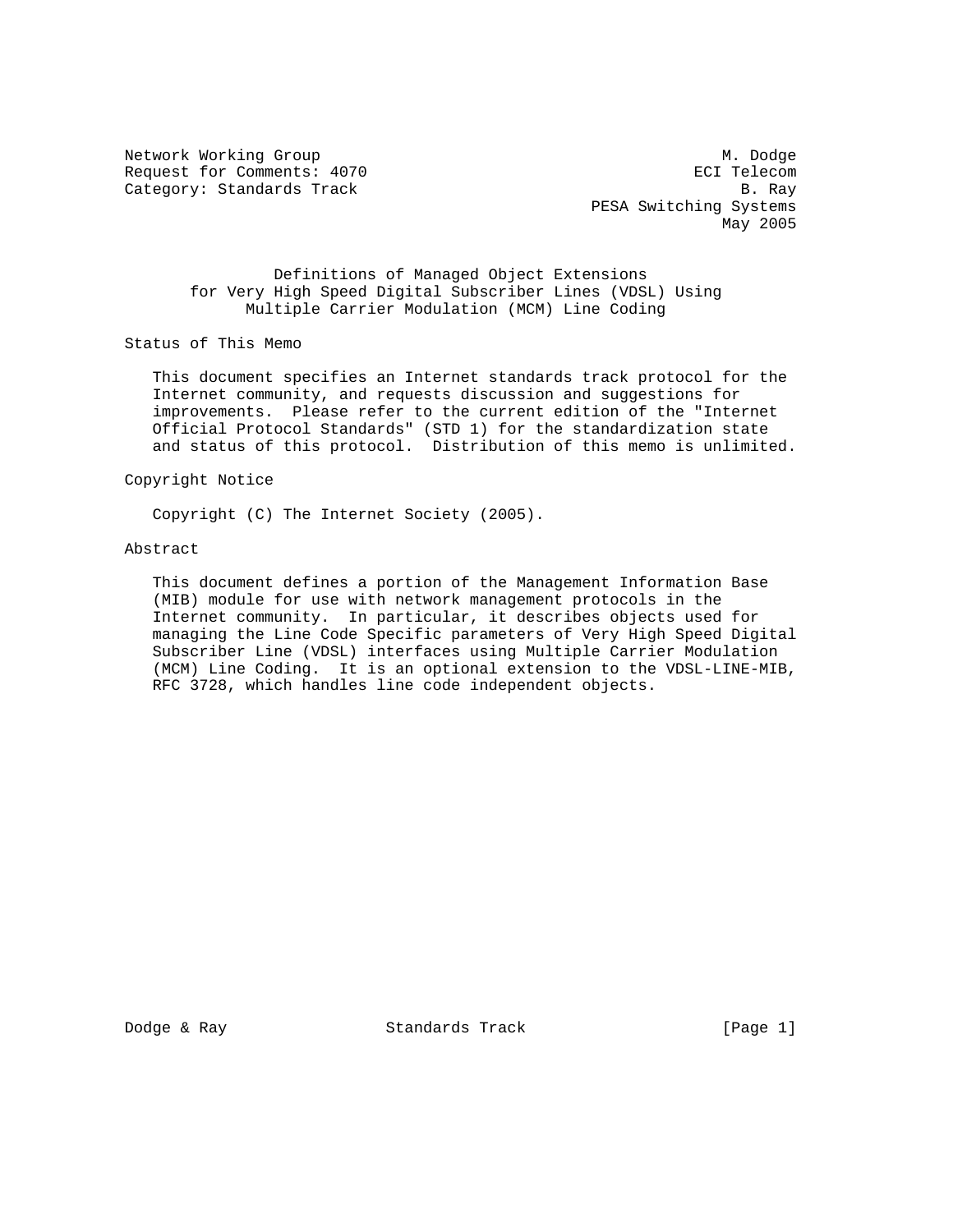# Table of Contents

| 1. The Internet-Standard Management Framework 2             |
|-------------------------------------------------------------|
|                                                             |
| 2.1. Relationship of this MIB Module to other MIB Modules 3 |
|                                                             |
|                                                             |
|                                                             |
|                                                             |
|                                                             |
|                                                             |
|                                                             |
|                                                             |
|                                                             |
|                                                             |
|                                                             |

1. The Internet-Standard Management Framework

 For a detailed overview of the documents that describe the current Internet-Standard Management Framework, please refer to section 7 of RFC 3410 [RFC3410].

 Managed objects are accessed via a virtual information store, termed the Management Information Base or MIB. MIB objects are generally accessed through the Simple Network Management Protocol (SNMP). Objects in the MIB are defined using the mechanisms defined in the Structure of Management Information (SMI). This memo specifies a MIB module that is compliant to the SMIv2, which is described in STD 58, RFC 2578 [RFC2578], STD 58, RFC 2579 [RFC2579] and STD 58, RFC 2580 [RFC2580].

2. Overview

 This document describes an SNMP MIB module for managing the Line Code Dependent, Physical Medium Dependent (PMD), Layer of MCM VDSL Lines. These definitions are based upon the specifications for VDSL as defined in T1E1, European Telecommunications Standards Institute (ETSI), and International Telecommunication Union (ITU) documentation [T1E1311, T1E1011, T1E1013, ETSI2701, ETSI2702, ITU9931, ITU9971]. Additionally the protocol-dependent (and line-code dependent) management framework for VDSL lines specified by the Digital Subscriber Line Forum (DSLF) has been taken into consideration [DSLFTR57].

Dodge & Ray Standards Track [Page 2]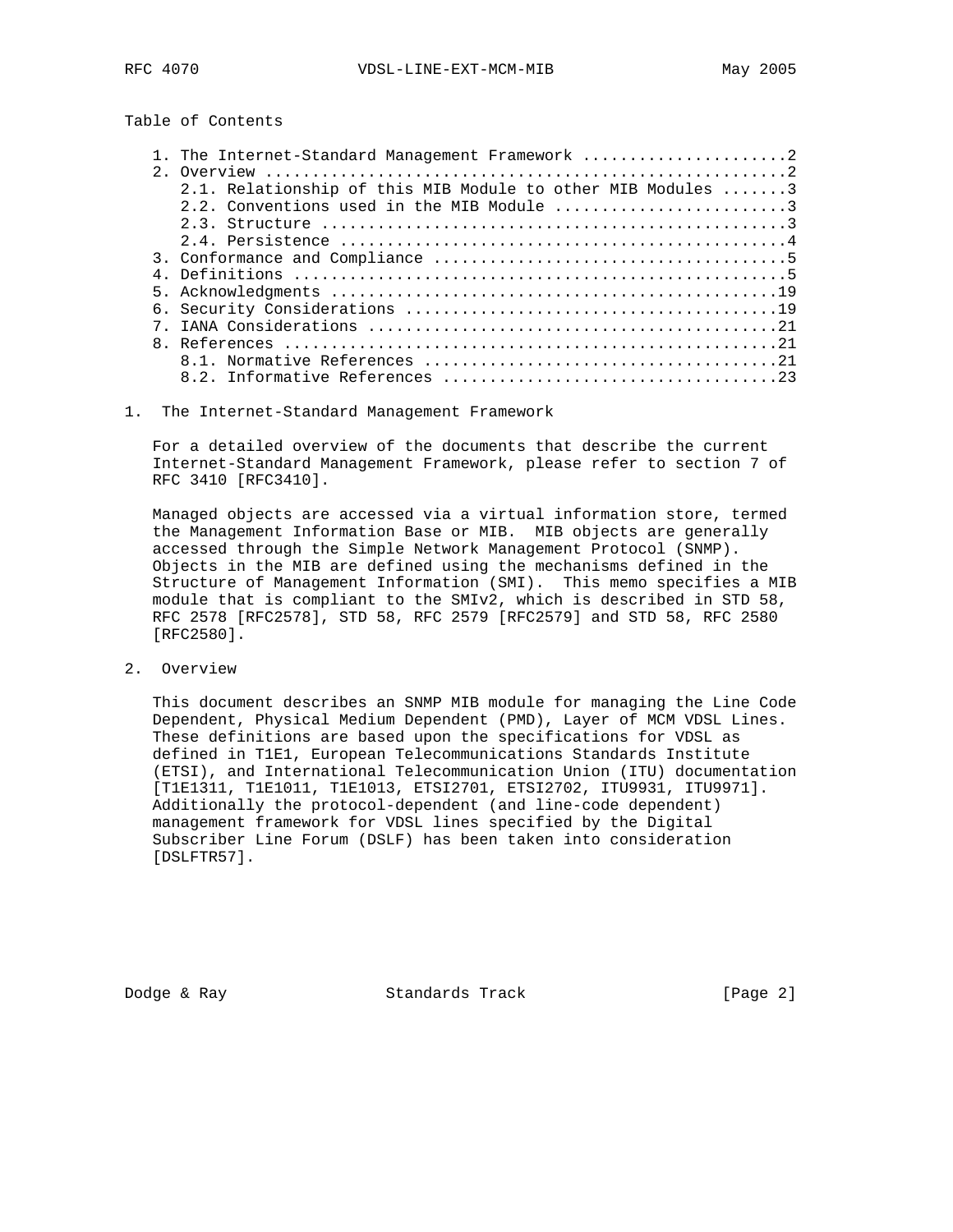The MIB module is located in the MIB tree under MIB-2 transmission.

 The key words "MUST", "MUST NOT", "RECOMMENDED", and "SHOULD" in this document are to be interpreted as described in [RFC2119].

2.1. Relationship of this MIB Module to other MIB Modules

 The relationship of the VDSL Line MIB module to other MIB modules and in particular to the IF-MIB, as presented in RFC 2863 [RFC2863], is discussed in the VDSL-LINE-MIB, RFC 3728 [RFC3728]. This section outlines the relationship of this VDSL Line Extension MIB to the VDSL-LINE-MIB, RFC 3728 [RFC3728].

- 2.2. Conventions used in the MIB Module
- 2.2.1. Naming Conventions
	- A. Vtuc -- (VTUC) transceiver at near (Central) end of line
	- B. Vtur -- (VTUR) transceiver at Remote end of line
	- C. Vtu -- One of either Vtuc or Vtur
	- D. Curr -- Current
	- E. LCS -- Line Code Specific
	- F. Max -- Maximum
	- G. PSD -- Power Spectral Density
	- H. Rx -- Receive
	- I. Tx -- Transmit

## 2.3. Structure

The MCM VDSL Line Extension MIB contains the following MIB group:

o vdslMCMGroup :

 This group supports MIB objects for defining configuration profiles and for monitoring individual bands of Multiple Carrier Modulation (MCM) VDSL modems. It contains the following tables:

- vdslLineMCMConfProfileTable
- vdslLineMCMConfProfileTxBandTable
- vdslLineMCMConfProfileRxBandTable
- vdslLineMCMConfProfileTxPSDTable
- vdslLineMCMConfProfileMaxTxPSDTable
- vdslLineMCMConfProfileMaxRxPSDTable

 If the MCM VDSL Line Extension MIB is implemented then all of the objects in this group MUST be implemented.

Dodge & Ray Standards Track [Page 3]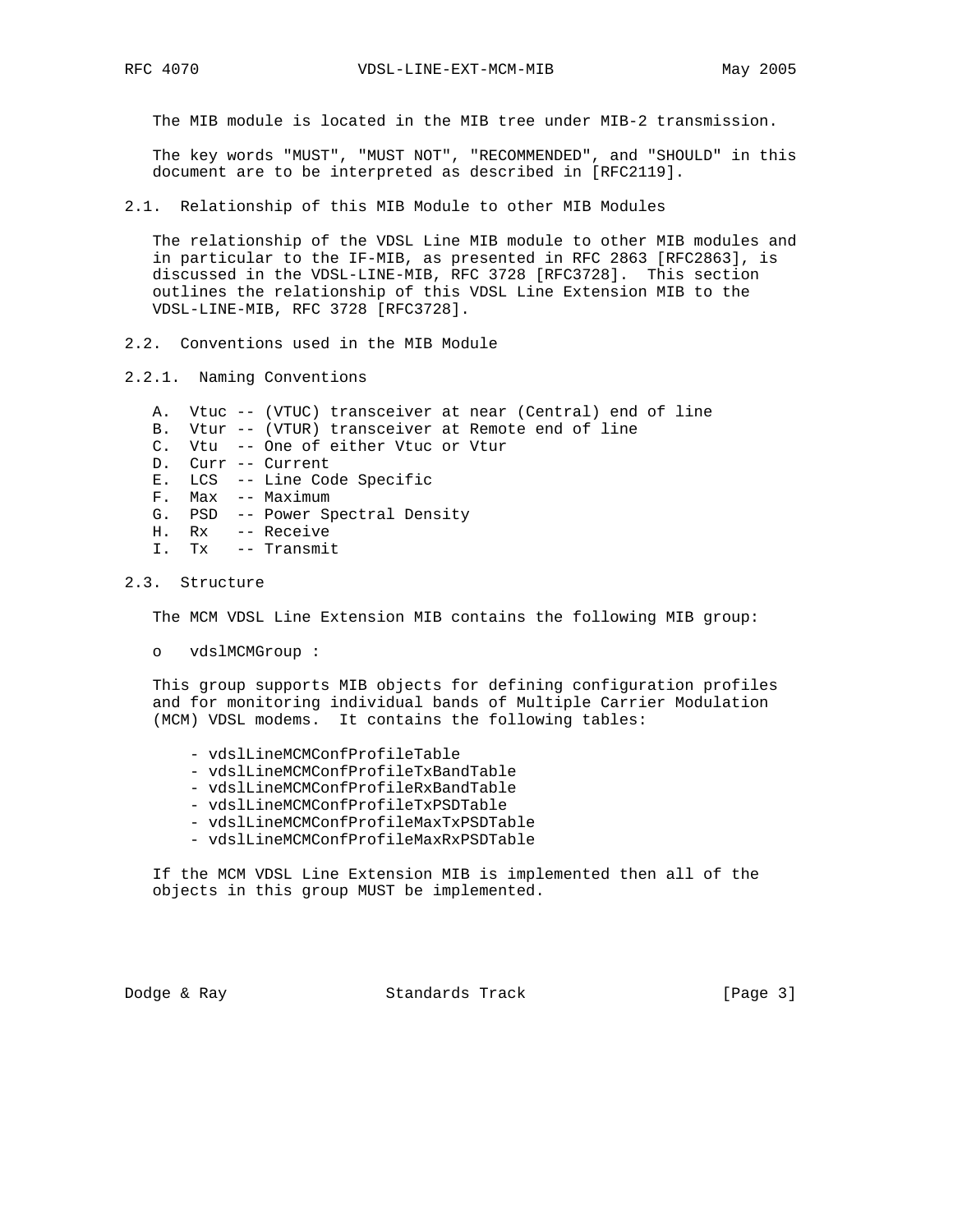Figure 1, below, displays the relationship of the tables in the vdslMCMGroup to the vdslGroup and to the ifEntry:

ifEntry(ifType=97) ----> vdslLineTableEntry 1:(0..1)

vdslLineTableEntry (vdslLineCoding=MCM)

 vdslLineConfProfileEntry(vdslLineConfProfileName) ----> vdslLineMCMConfProfileTable 1:(0..1) ----> vdslLineMCMConfProfileTxBandTable 1:(0..n) ----> vdslLineMCMConfProfileRxBandTable 1:(0..n) ----> vdslLineMCMConfProfileTxPSDTable 1:(0..n) ----> vdslLineMCMConfProfileMaxTxPSDTable 1:(0..n) ----> vdslLineMCMConfProfileMaxRxPSDTable 1:(0..n)

Figure 1: Table Relationships

 When the object vdslLineCoding is set to MCM, vdslLineConfProfileName is used as the index to each of the six vdslLineMCMConfProfile Tables. The existence of an entry in any of the tables of the vdslMCMGroup is optional.

## 2.4. Persistence

 All read-create objects defined in this MIB module SHOULD be stored persistently. Following is an exhaustive list of these persistent objects:

 vdslMCMConfProfileTxWindowLength vdslMCMConfProfileRowStatus vdslMCMConfProfileTxBandNumber vdslMCMConfProfileTxBandStart vdslMCMConfProfileTxBandStop vdslMCMConfProfileTxBandRowStatus vdslMCMConfProfileRxBandStart vdslMCMConfProfileRxBandStop vdslMCMConfProfileRxBandRowStatus vdslMCMConfProfileTxPSDTone vdslMCMConfProfileTxPSDPSD vdslMCMConfProfileTxPSDRowStatus vdslMCMConfProfileMaxTxPSDTone vdslMCMConfProfileMaxTxPSDPSD vdslMCMConfProfileMaxTxPSDRowStatus vdslMCMConfProfileMaxRxPSDTone vdslMCMConfProfileMaxRxPSDPSD vdslMCMConfProfileMaxRxPSDRowStatus

Dodge & Ray Standards Track [Page 4]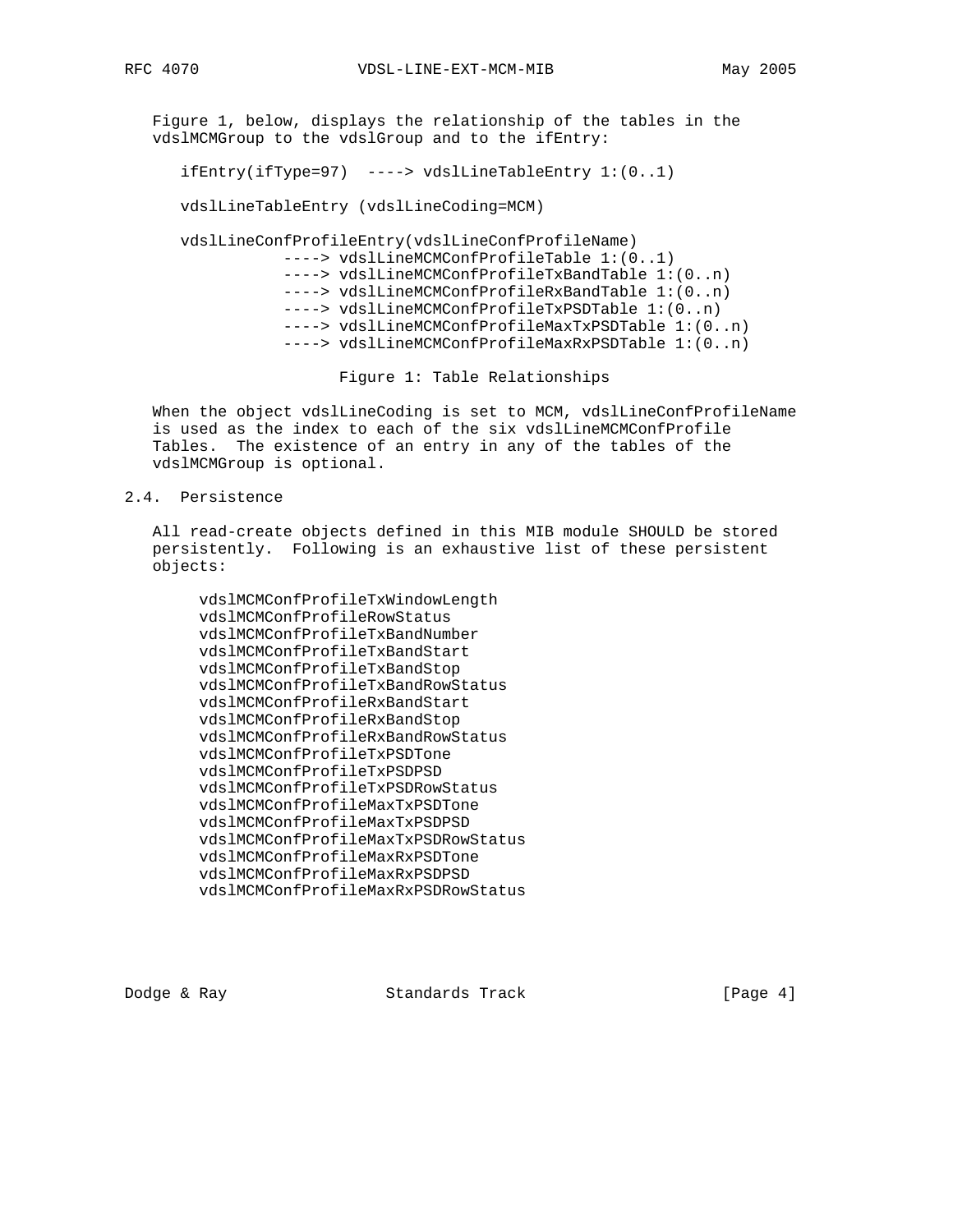Note also that the interface indices in this MIB are maintained persistently. View-based Access Control Model (VACM) data relating to these SHOULD be stored persistently as well [RFC3415].

3. Conformance and Compliance

 An MCM based VDSL agent does not have to implement this MIB to be compliant with RFC 3728 [RFC3728]. If the MCM VDSL Line Extension MIB is implemented then the following group is mandatory:

- vdslMCMGroup
- 4. Definitions

VDSL-LINE-EXT-MCM-MIB DEFINITIONS ::= BEGIN

| IMPORTS                                        |                                                |  |  |                     |  |                |
|------------------------------------------------|------------------------------------------------|--|--|---------------------|--|----------------|
| MODULE-IDENTITY,                               |                                                |  |  |                     |  |                |
| OBJECT-TYPE,                                   |                                                |  |  |                     |  |                |
| transmission,                                  |                                                |  |  |                     |  |                |
| Unsigned32                                     |                                                |  |  | FROM SNMPv2-SMI     |  | -- [RFC2578]   |
| RowStatus                                      |                                                |  |  | FROM SNMPv2-TC      |  | $-- [RFC2579]$ |
| MODULE-COMPLIANCE,                             |                                                |  |  |                     |  |                |
| OBJECT-GROUP                                   |                                                |  |  | FROM SNMPv2-CONF    |  | $--$ [RFC2580] |
| vdslLineConfProfileName                        |                                                |  |  | FROM VDSL-LINE-MIB; |  | $-- [RFC3728]$ |
|                                                |                                                |  |  |                     |  |                |
| vdslExtMCMMIB MODULE-IDENTITY                  |                                                |  |  |                     |  |                |
| LAST-UPDATED "200504280000Z" -- April 28, 2005 |                                                |  |  |                     |  |                |
| ORGANIZATION "ADSLMIB Working Group"           |                                                |  |  |                     |  |                |
| CONTACT-INFO "WG-email: adslmib@ietf.org       |                                                |  |  |                     |  |                |
| Info:                                          | https://www1.ietf.org/mailman/listinfo/adslmib |  |  |                     |  |                |
|                                                |                                                |  |  |                     |  |                |
| $Chair:$                                       | Mike Sneed                                     |  |  |                     |  |                |
|                                                | Sand Channel Systems                           |  |  |                     |  |                |
| Postal:                                        | P.O. Box 37324                                 |  |  |                     |  |                |
|                                                | Raleigh NC 27627-732                           |  |  |                     |  |                |
| Email:                                         | sneedmike@hotmail.com                          |  |  |                     |  |                |
| Phone:                                         | +1 206 600 7022                                |  |  |                     |  |                |
|                                                |                                                |  |  |                     |  |                |
| $Co-Chair/Co-editor:$<br>Bob Ray               |                                                |  |  |                     |  |                |
|                                                | PESA Switching Systems, Inc.                   |  |  |                     |  |                |
| Postal:                                        | 330-A Wynn Drive                               |  |  |                     |  |                |
|                                                | Huntsville, AL 35805                           |  |  |                     |  |                |
|                                                | USA                                            |  |  |                     |  |                |
| Email:                                         | rray@pesa.com                                  |  |  |                     |  |                |
| Phone:                                         | +1 256 726 9200 ext. 142                       |  |  |                     |  |                |
|                                                |                                                |  |  |                     |  |                |

Dodge & Ray Standards Track [Page 5]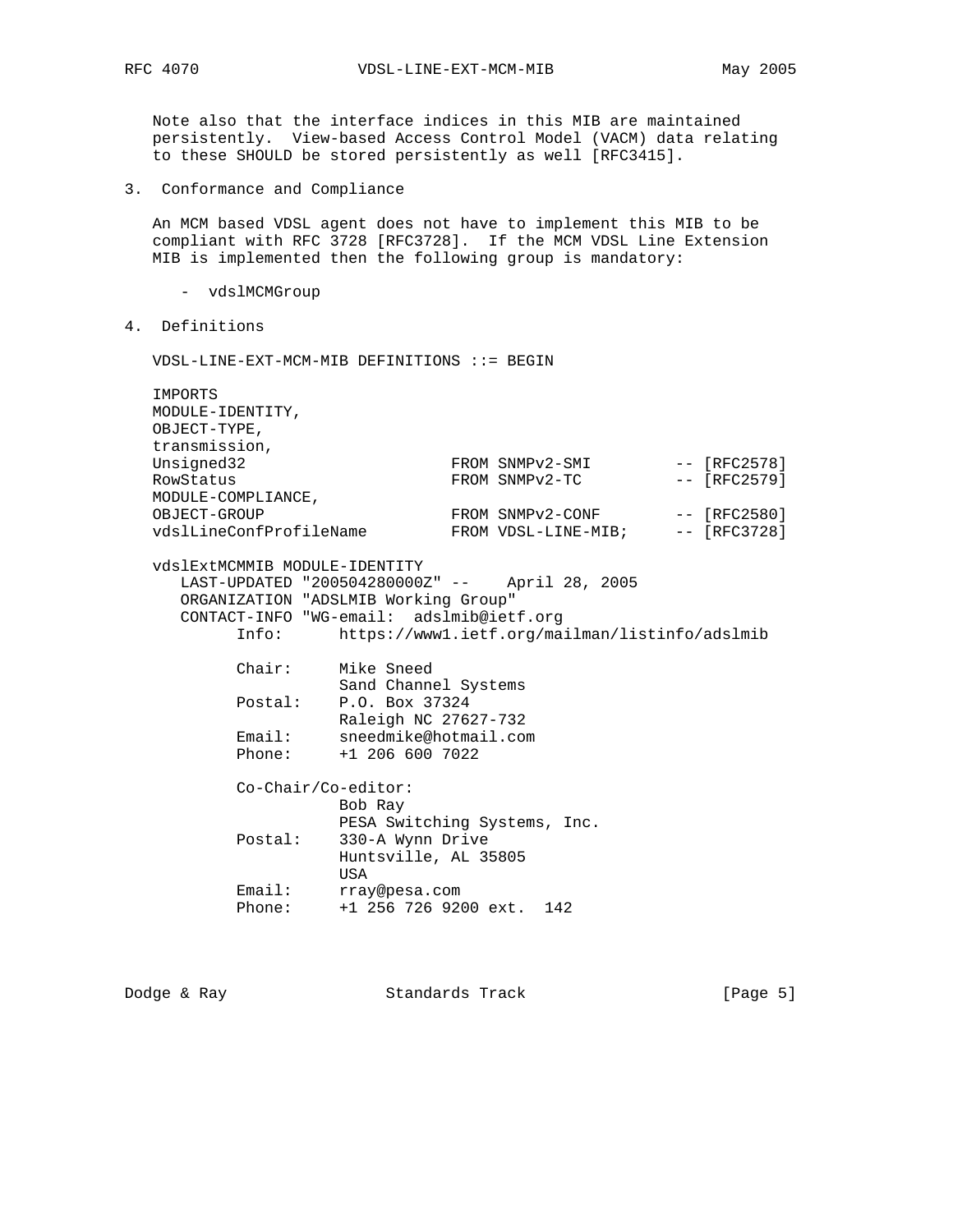|              |         | Co-editor: Menachem Dodge |
|--------------|---------|---------------------------|
|              |         | ECI Telecom Ltd.          |
|              | Postal: | 30 hasivim St.            |
|              |         | Petach Tikva 49517,       |
|              |         | Israel.                   |
|              | Email:  | mbdodge@ieee.org          |
|              | Phone:  | +972 3 926 8421           |
| $\mathbf{u}$ |         |                           |
|              |         |                           |

## DESCRIPTION

 "The VDSL-LINE-MIB found in RFC 3728 defines objects for the management of a pair of VDSL transceivers at each end of the VDSL line. The VDSL-LINE-MIB configures and monitors the line code independent parameters (TC layer) of the VDSL line. This MIB module is an optional extension of the VDSL-LINE-MIB and defines objects for configuration and monitoring of the line code specific (LCS) elements (PMD layer) for VDSL lines using MCM coding. The objects in this extension MIB MUST NOT be used for VDSL lines using Single Carrier Modulation (SCM) line coding. If an object in this extension MIB is referenced by a line which does not use MCM, it has no effect on the operation of that line.

```
 Naming Conventions:
```

```
 Vtuc -- (VTUC) transceiver at near (Central) end of line
 Vtur -- (VTUR) transceiver at Remote end of line
 Vtu -- One of either Vtuc or Vtur
 Curr -- Current
 LCS -- Line Code Specific
 Max -- Maximum
 PSD -- Power Spectral Density
 Rx -- Receive
 Tx -- Transmit
```
 Copyright (C) The Internet Society (2005). This version of this MIB module is part of RFC 4070: see the RFC itself for full legal notices." REVISION "200504280000Z" -- April 28, 2005 DESCRIPTION "Initial version, published as RFC 4070."  $::=$  { transmission 229 }

 vdslLineExtMCMMib OBJECT IDENTIFIER ::= { vdslExtMCMMIB 1 } vdslLineExtMCMMibObjects OBJECT IDENTIFIER ::= {vdslLineExtMCMMib 1}

 $-$  -- Multiple carrier modulation (MCM) configuration profile tables  $- -$ 

Dodge & Ray Standards Track [Page 6]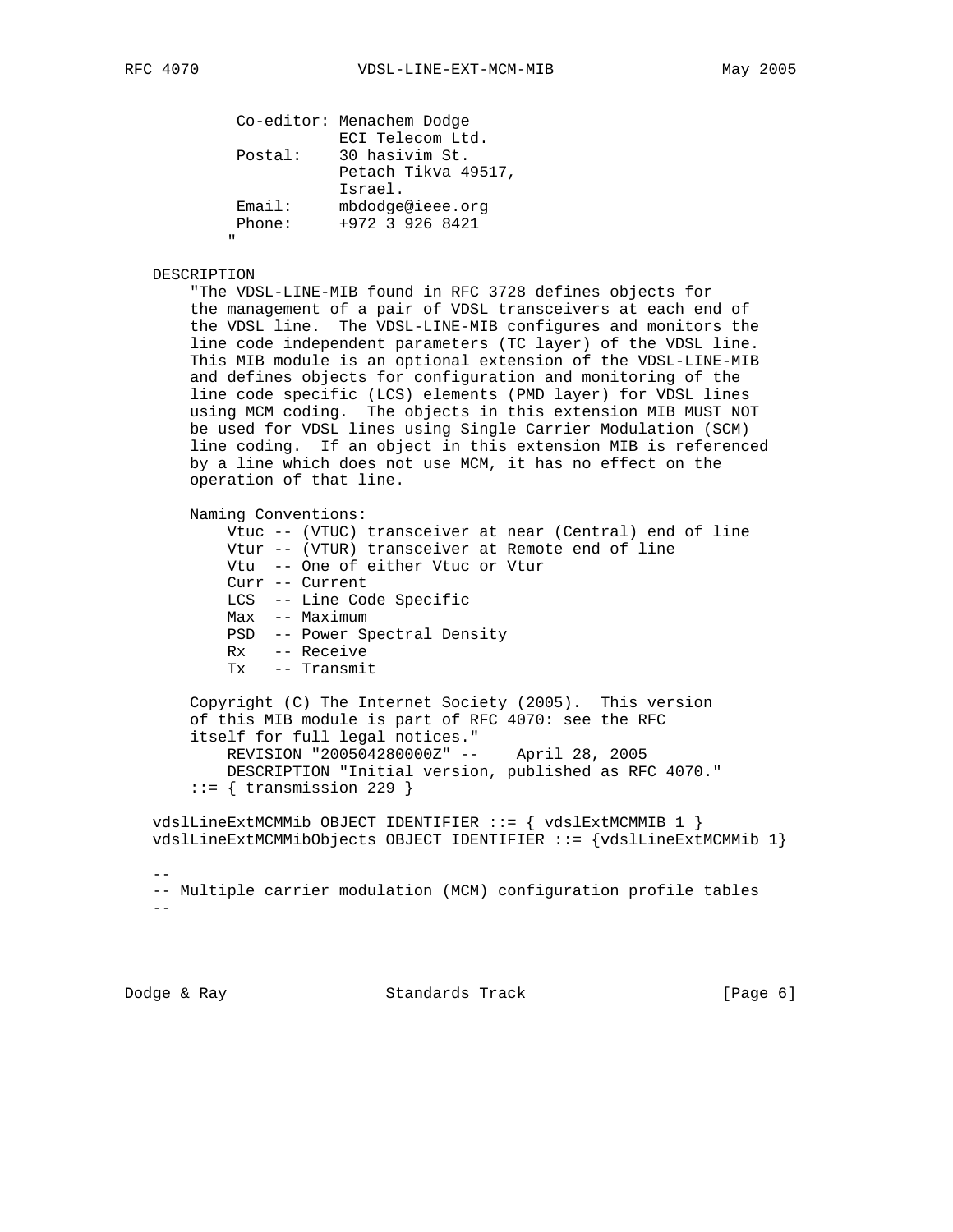vdslLineMCMConfProfileTable OBJECT-TYPE SYNTAX SEQUENCE OF VdslLineMCMConfProfileEntry MAX-ACCESS not-accessible STATUS current DESCRIPTION "This table contains additional information on multiple carrier VDSL lines. One entry in this table reflects a profile defined by a manager which can be used to configure the VDSL line. If an entry in this table is referenced by a line which does not use MCM, it has no effect on the operation of that line. All read-create-objects defined in this table SHOULD be stored persistently." ::= { vdslLineExtMCMMibObjects 1 } vdslLineMCMConfProfileEntry OBJECT-TYPE SYNTAX VdslLineMCMConfProfileEntry MAX-ACCESS not-accessible STATUS current DESCRIPTION "Each entry consists of a list of parameters that represents the configuration of a multiple carrier modulation VDSL modem." INDEX { vdslLineConfProfileName } ::= { vdslLineMCMConfProfileTable 1 } VdslLineMCMConfProfileEntry ::= SEQUENCE { vdslLineMCMConfProfileTxWindowLength Unsigned32, vdslLineMCMConfProfileRowStatus RowStatus } vdslLineMCMConfProfileTxWindowLength OBJECT-TYPE SYNTAX Unsigned32 (1..255) UNITS "samples" MAX-ACCESS read-create STATUS current DESCRIPTION "Specifies the length of the transmit window, counted in samples at the sampling rate corresponding to the negotiated value of N." REFERENCE "T1E1.4/2000-013R4" -- Part 3, MCM ::= { vdslLineMCMConfProfileEntry 1 }

Dodge & Ray Standards Track [Page 7]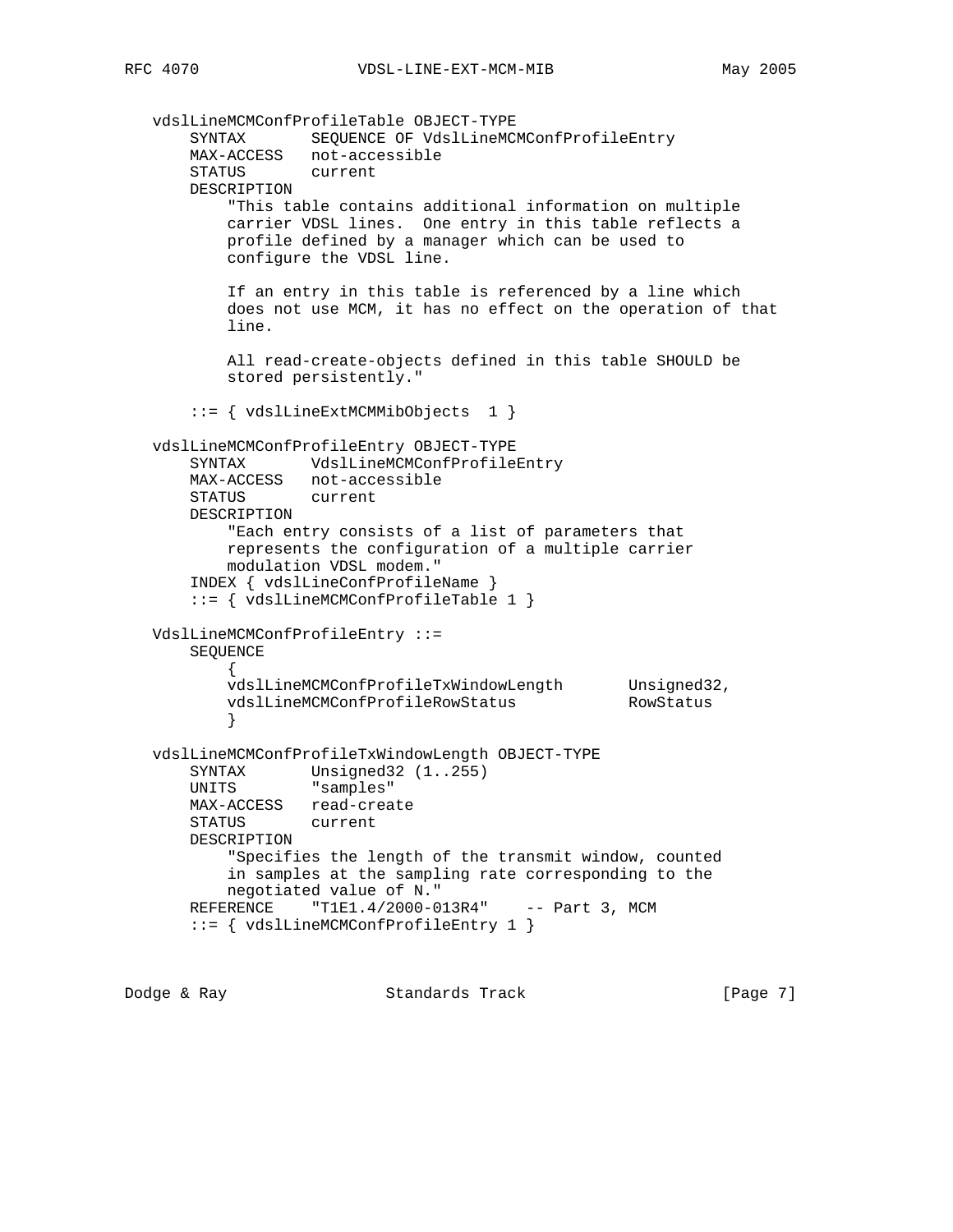vdslLineMCMConfProfileRowStatus OBJECT-TYPE SYNTAX RowStatus MAX-ACCESS read-create STATUS current DESCRIPTION "This object is used to create a new row or modify or delete an existing row in this table. A profile is activated by setting this object to 'active'. When 'active' is set, the system will validate the profile. None of the columns in this row may be modified while the row is in the 'active' state. Before a profile can be deleted or taken out of service, (by setting this object to 'destroy' or 'notInService') it must first be unreferenced from all associated lines." ::= { vdslLineMCMConfProfileEntry 2 } vdslLineMCMConfProfileTxBandTable OBJECT-TYPE SYNTAX SEQUENCE OF VdslLineMCMConfProfileTxBandEntry MAX-ACCESS not-accessible STATUS current DESCRIPTION "This table contains transmit band descriptor configuration information for a VDSL line. Each entry in this table reflects the configuration for one of possibly many bands with a multiple carrier modulation (MCM) VDSL line. These entries are defined by a manager and can be used to configure the VDSL line. If an entry in this table is referenced by a line which does not use MCM, it has no effect on the operation of that line. All read-create-objects defined in this table SHOULD be stored persistently." ::= { vdslLineExtMCMMibObjects 2 } vdslLineMCMConfProfileTxBandEntry OBJECT-TYPE SYNTAX VdslLineMCMConfProfileTxBandEntry MAX-ACCESS not-accessible STATUS current DESCRIPTION "Each entry consists of a transmit band descriptor, which is defined by a start and a stop tone index." INDEX { vdslLineConfProfileName,

Dodge & Ray Standards Track [Page 8]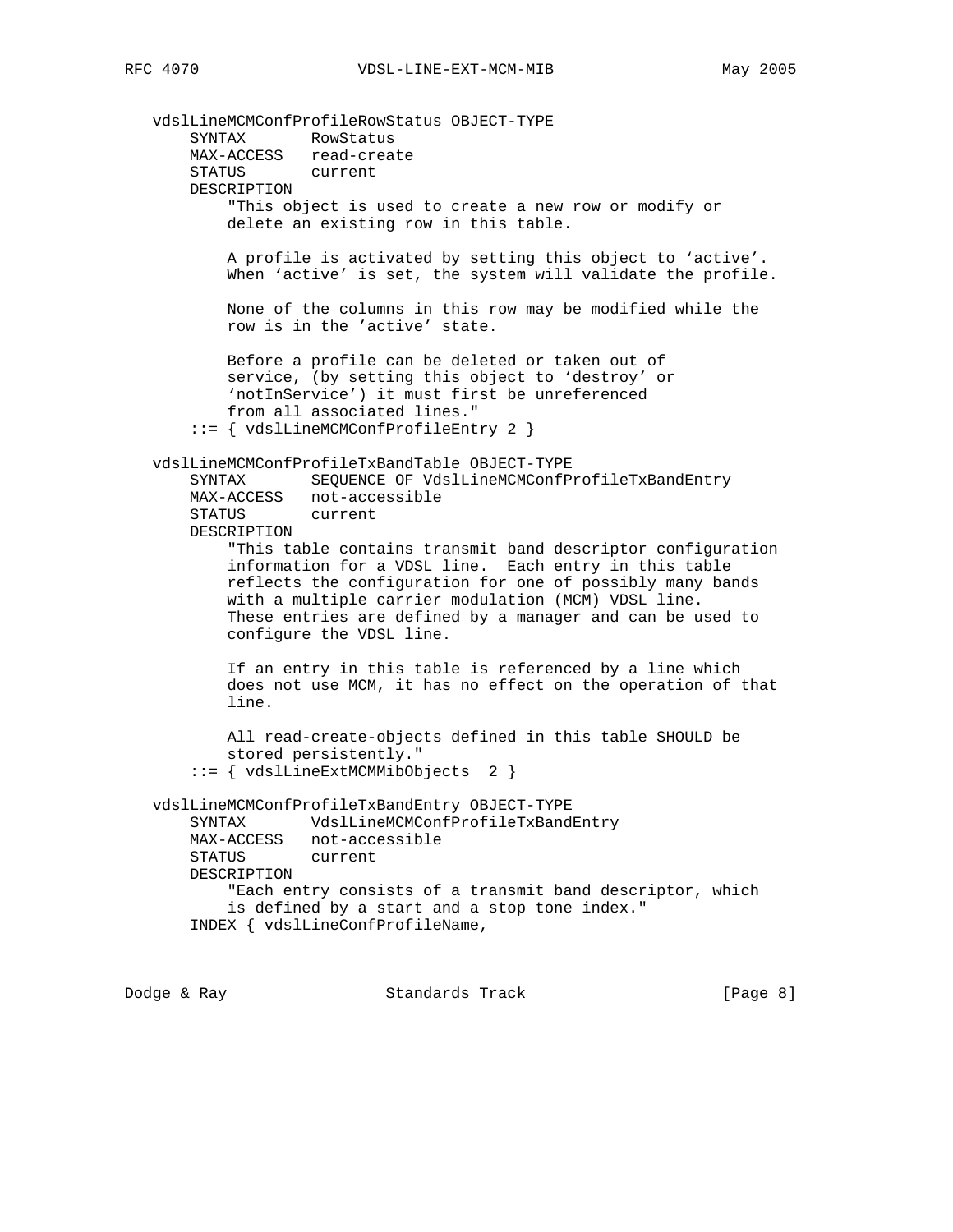```
 vdslLineMCMConfProfileTxBandNumber }
       ::= { vdslLineMCMConfProfileTxBandTable 1 }
   VdslLineMCMConfProfileTxBandEntry ::=
       SEQUENCE
          {
 vdslLineMCMConfProfileTxBandNumber Unsigned32,
vdslLineMCMConfProfileTxBandStart Unsigned32,
 vdslLineMCMConfProfileTxBandStop Unsigned32,
vdslLineMCMConfProfileTxBandRowStatus RowStatus
 }
   vdslLineMCMConfProfileTxBandNumber OBJECT-TYPE
       SYNTAX Unsigned32 (1..4096)
       MAX-ACCESS not-accessible
       STATUS current
       DESCRIPTION
          "The index for this band descriptor entry."
       ::= { vdslLineMCMConfProfileTxBandEntry 1 }
   vdslLineMCMConfProfileTxBandStart OBJECT-TYPE
       SYNTAX Unsigned32 (1..4096)
       MAX-ACCESS read-create
       STATUS current
       DESCRIPTION
          "Start tone index for this band."
      REFERENCE "T1E1.4/2000-013R4" -- Part 3, MCM
       ::= { vdslLineMCMConfProfileTxBandEntry 2 }
   vdslLineMCMConfProfileTxBandStop OBJECT-TYPE
      SYNTAX Unsigned32 (1..4096)
       MAX-ACCESS read-create
       STATUS current
       DESCRIPTION
          "Stop tone index for this band."
      REFERENCE "T1E1.4/2000-013R4" -- Part 3, MCM
       ::= { vdslLineMCMConfProfileTxBandEntry 3 }
   vdslLineMCMConfProfileTxBandRowStatus OBJECT-TYPE
       SYNTAX RowStatus
       MAX-ACCESS read-create
       STATUS current
       DESCRIPTION
          "This object is used to create a new row or modify or
          delete an existing row in this table.
          A profile is activated by setting this object to 'active'.
          When 'active' is set, the system will validate the profile.
```
Dodge & Ray Standards Track [Page 9]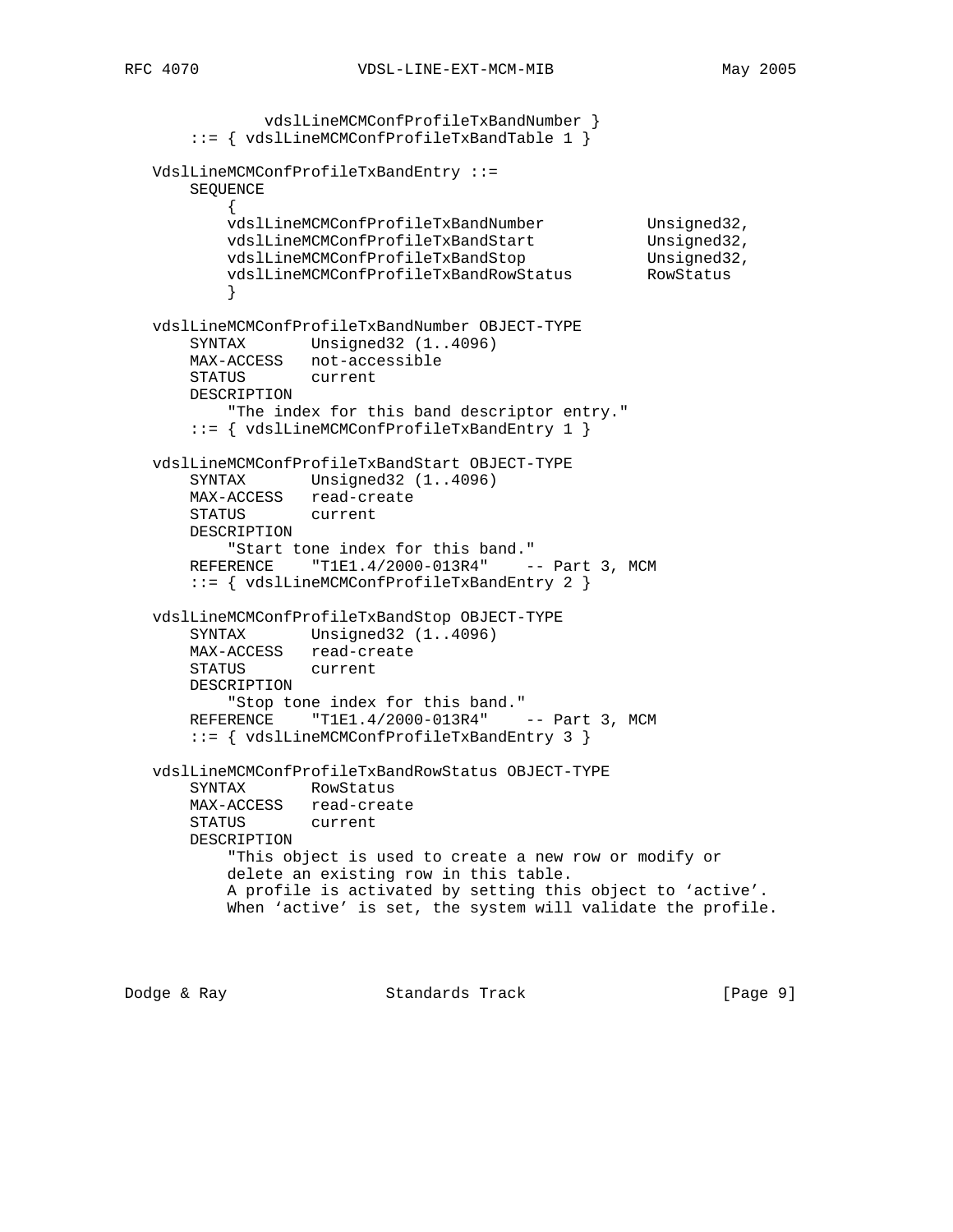Each entry must be internally consistent, the Stop Tone must be greater than the Start Tone. Each entry must also be externally consistent, all entries indexed by a specific profile must not overlap. Validation of the profile will check both internal and external consistency. None of the columns in this row may be modified while the row is in the 'active' state. Before a profile can be deleted or taken out of service, (by setting this object to 'destroy' or 'notInService') it must be first unreferenced from all associated lines." ::= { vdslLineMCMConfProfileTxBandEntry 4 } vdslLineMCMConfProfileRxBandTable OBJECT-TYPE SYNTAX SEQUENCE OF VdslLineMCMConfProfileRxBandEntry MAX-ACCESS not-accessible STATUS DESCRIPTION "This table contains receive band descriptor configuration information for a VDSL line. Each entry in this table reflects the configuration for one of possibly many bands with a multiple carrier modulation (MCM) VDSL line. These entries are defined by a manager and can be used to configure the VDSL line. If an entry in this table is referenced by a line which does not use MCM, it has no effect on the operation of that line. All read-create-objects defined in this table SHOULD be stored persistently." ::= { vdslLineExtMCMMibObjects 3 } vdslLineMCMConfProfileRxBandEntry OBJECT-TYPE SYNTAX VdslLineMCMConfProfileRxBandEntry MAX-ACCESS not-accessible STATUS current DESCRIPTION "Each entry consists of a transmit band descriptor, which is defined by a start and a stop tone index." INDEX { vdslLineConfProfileName, vdslLineMCMConfProfileRxBandNumber } ::= { vdslLineMCMConfProfileRxBandTable 1 } VdslLineMCMConfProfileRxBandEntry ::=

Dodge & Ray Standards Track [Page 10]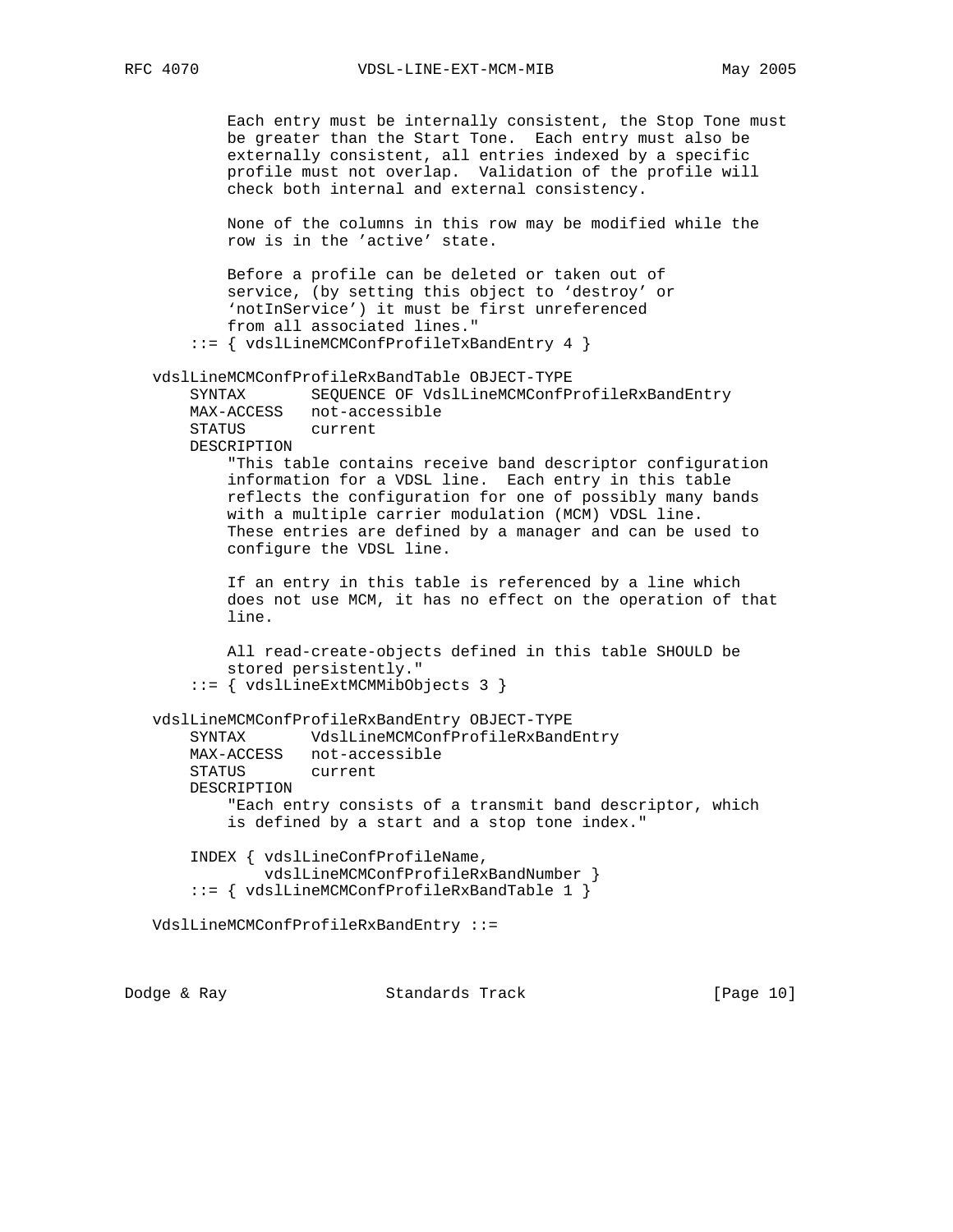```
 SEQUENCE
\{ vdslLineMCMConfProfileRxBandNumber Unsigned32,
vdslLineMCMConfProfileRxBandStart Unsigned32,
 vdslLineMCMConfProfileRxBandStop Unsigned32,
vdslLineMCMConfProfileRxBandRowStatus RowStatus
 }
   vdslLineMCMConfProfileRxBandNumber OBJECT-TYPE
       SYNTAX Unsigned32 (1..4096)
       MAX-ACCESS not-accessible
       STATUS current
       DESCRIPTION
         "The index for this band descriptor entry."
       ::= { vdslLineMCMConfProfileRxBandEntry 1 }
   vdslLineMCMConfProfileRxBandStart OBJECT-TYPE
       SYNTAX Unsigned32 (1..4096)
       MAX-ACCESS read-create
       STATUS current
       DESCRIPTION
          "Start tone index for this band."
      REFERENCE "T1E1.4/2000-013R4" -- Part 3, MCM
       ::= { vdslLineMCMConfProfileRxBandEntry 2 }
   vdslLineMCMConfProfileRxBandStop OBJECT-TYPE
       SYNTAX Unsigned32 (1..4096)
       MAX-ACCESS read-create
       STATUS current
       DESCRIPTION
          "Stop tone index for this band."
      REFERENCE "T1E1.4/2000-013R4" -- Part 3, MCM
       ::= { vdslLineMCMConfProfileRxBandEntry 3 }
   vdslLineMCMConfProfileRxBandRowStatus OBJECT-TYPE
       SYNTAX RowStatus
       MAX-ACCESS read-create
       STATUS current
       DESCRIPTION
          "This object is used to create a new row or modify or
          delete an existing row in this table.
          A profile is activated by setting this object to 'active'.
          When 'active' is set, the system will validate the profile.
          Each entry must be internally consistent, the Stop Tone must
          be greater than the Start Tone. Each entry must also be
          externally consistent, all entries indexed by a specific
Dodge & Ray Standards Track [Page 11]
```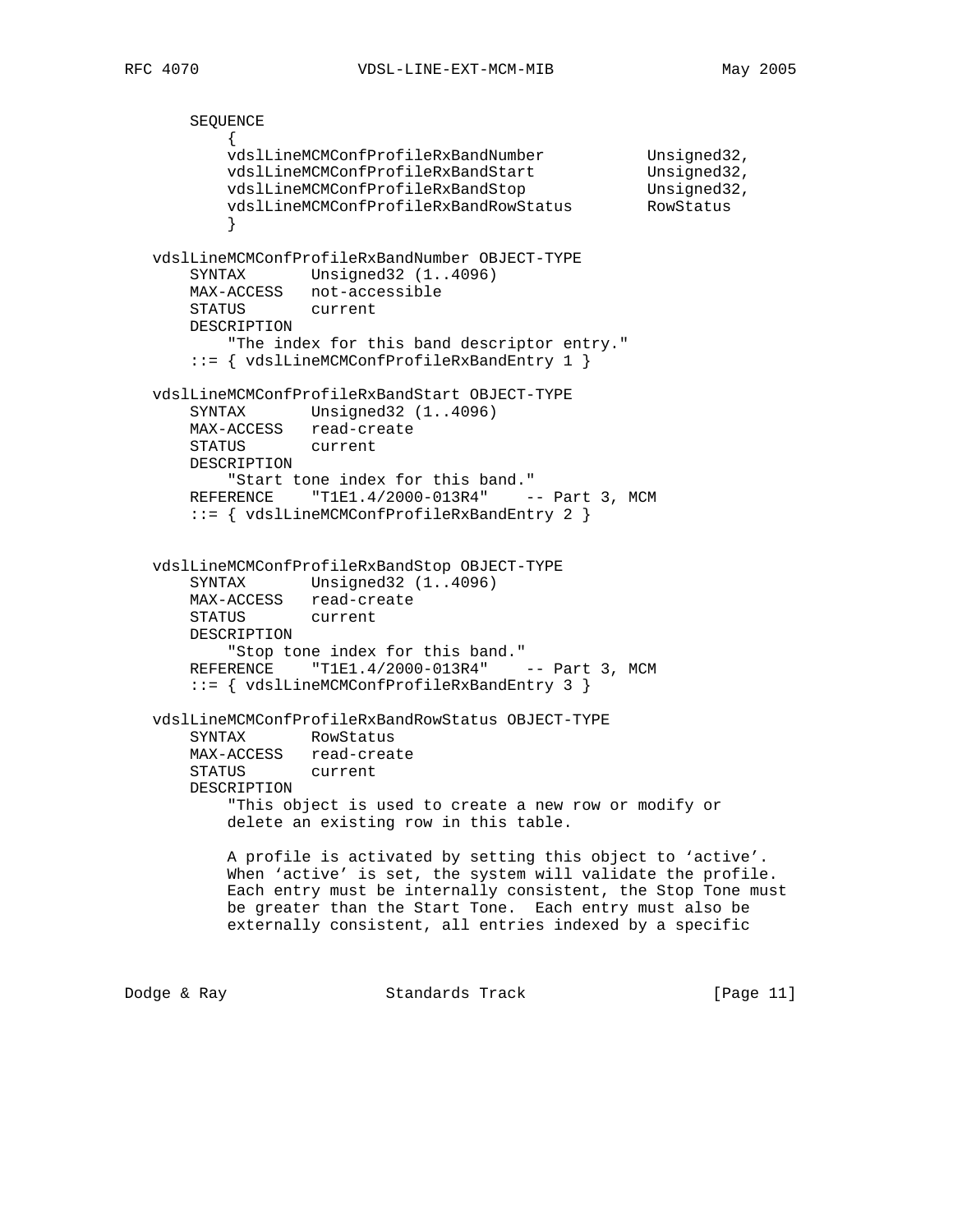profile must not overlap. Validation of the profile will check both internal and external consistency. None of the columns in this row may be modified while the row is in the 'active' state. Before a profile can be deleted or taken out of service, (by setting this object to 'destroy' or 'notInService') it must be first unreferenced from all associated lines." ::= { vdslLineMCMConfProfileRxBandEntry 4 } vdslLineMCMConfProfileTxPSDTable OBJECT-TYPE SYNTAX SEQUENCE OF VdslLineMCMConfProfileTxPSDEntry MAX-ACCESS not-accessible STATUS DESCRIPTION "This table contains transmit PSD mask descriptor configuration information for a VDSL line. Each entry in this table reflects the configuration for one tone within a multiple carrier modulation (MCM) VDSL line. These entries are defined by a manager and can be used to configure the VDSL line. If an entry in this table is referenced by a line which does not use MCM, it has no effect on the operation of that line. All read-create-objects defined in this table SHOULD be stored persistently." ::= { vdslLineExtMCMMibObjects 4 } vdslLineMCMConfProfileTxPSDEntry OBJECT-TYPE SYNTAX VdslLineMCMConfProfileTxPSDEntry MAX-ACCESS not-accessible STATUS current DESCRIPTION "Each entry consists of a transmit PSD mask descriptor, which defines the power spectral density (PSD) for a tone." INDEX { vdslLineConfProfileName, vdslLineMCMConfProfileTxPSDNumber } ::= { vdslLineMCMConfProfileTxPSDTable 1 } VdslLineMCMConfProfileTxPSDEntry ::= SEQUENCE  $\{$ vdslLineMCMConfProfileTxPSDNumber Unsigned32,

Dodge & Ray Standards Track [Page 12]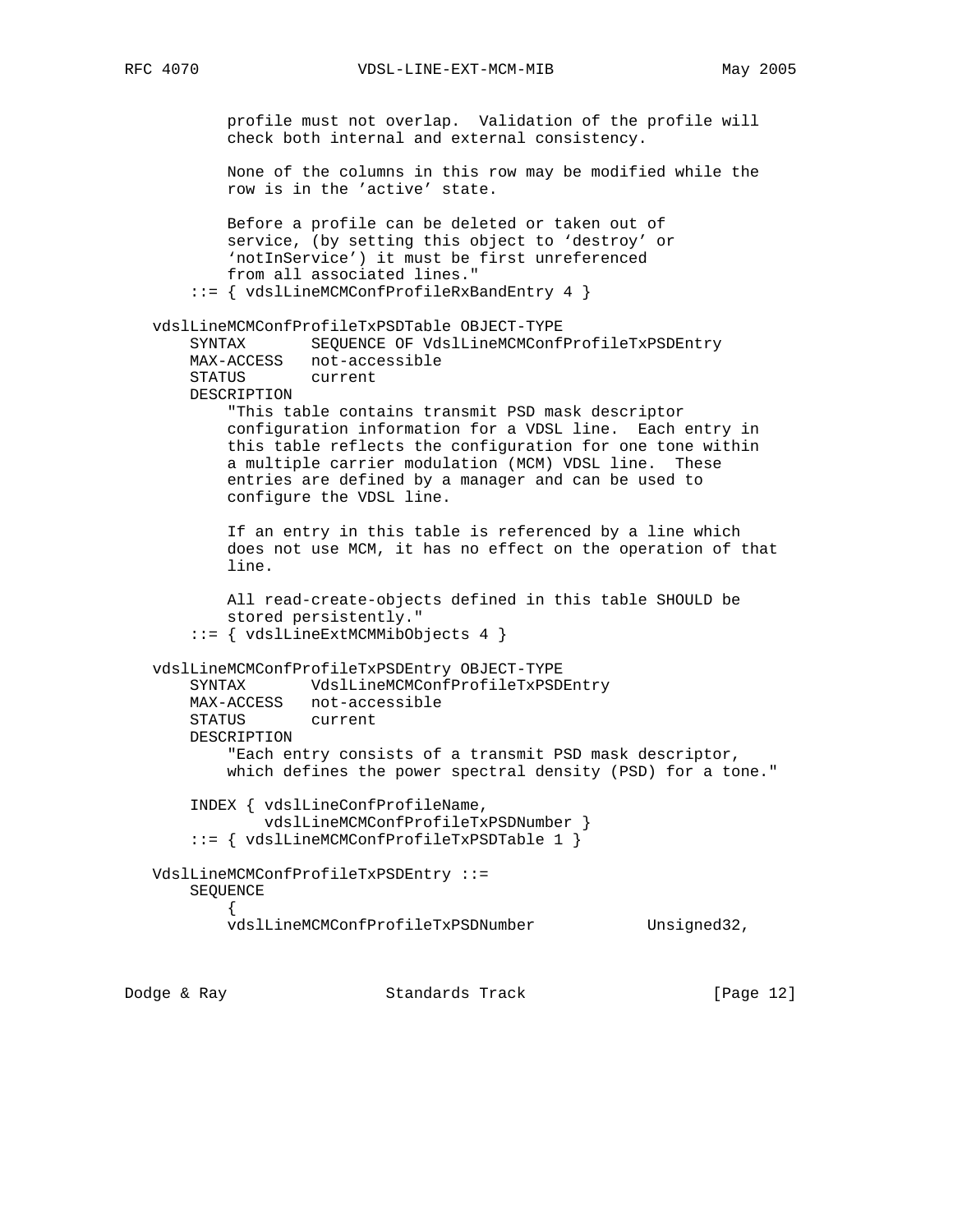```
vdslLineMCMConfProfileTxPSDTone Unsigned32,<br>vdslLineMCMConfProfileTxPSDPSD Unsigned32,
          vdslLineMCMConfProfileTxPSDPSD
          vdslLineMCMConfProfileTxPSDRowStatus RowStatus
 }
   vdslLineMCMConfProfileTxPSDNumber OBJECT-TYPE
       SYNTAX Unsigned32 (1..4096)
       MAX-ACCESS not-accessible
       STATUS current
       DESCRIPTION
           "The index for this mask descriptor entry."
       ::= { vdslLineMCMConfProfileTxPSDEntry 1 }
   vdslLineMCMConfProfileTxPSDTone OBJECT-TYPE
      SYNTAX Unsigned32 (1..4096)
       MAX-ACCESS read-create
       STATUS current
       DESCRIPTION
          "The tone index for which the PSD is being specified."
      REFERENCE "T1E1.4/2000-013R4" -- Part 3, MCM
       ::= { vdslLineMCMConfProfileTxPSDEntry 2 }
   vdslLineMCMConfProfileTxPSDPSD OBJECT-TYPE
 SYNTAX Unsigned32
 UNITS "0.5dBm/Hz"
       MAX-ACCESS read-create
       STATUS current
       DESCRIPTION
           "Power Spectral Density level in steps of 0.5dBm/Hz with
           an offset of -140dBm/Hz."
      REFERENCE "T1E1.4/2000-013R4" -- Part 3, MCM
       ::= { vdslLineMCMConfProfileTxPSDEntry 3 }
       vdslLineMCMConfProfileTxPSDRowStatus OBJECT-TYPE
           SYNTAX RowStatus
           MAX-ACCESS read-create
           STATUS current
           DESCRIPTION
               "This object is used to create a new row or modify or
           delete an existing row in this table.
           A profile is activated by setting this object to 'active'.
           When 'active' is set, the system will validate the profile.
           None of the columns in this row may be modified while the
           row is in the 'active' state.
           Before a profile can be deleted or taken out of
Dodge & Ray Standards Track [Page 13]
```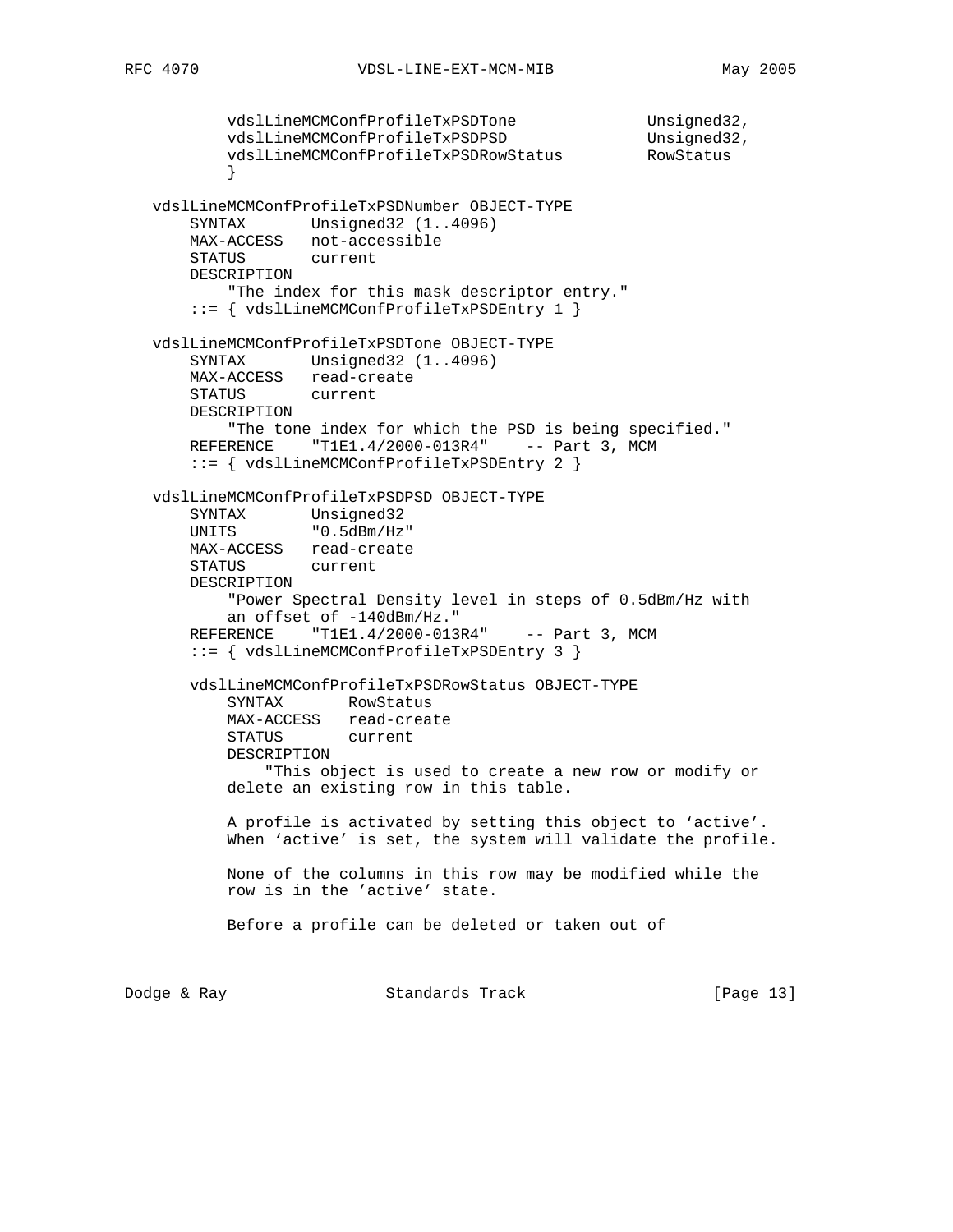```
 service, (by setting this object to 'destroy' or
           'notInService') it must be first unreferenced
           from all associated lines."
       ::= { vdslLineMCMConfProfileTxPSDEntry 4 }
   vdslLineMCMConfProfileMaxTxPSDTable OBJECT-TYPE
       SYNTAX SEQUENCE OF VdslLineMCMConfProfileMaxTxPSDEntry
       MAX-ACCESS not-accessible
       STATUS current
       DESCRIPTION
           "This table contains transmit maximum PSD mask descriptor
           configuration information for a VDSL line. Each entry in
           this table reflects the configuration for one tone within
           a multiple carrier modulation (MCM) VDSL modem. These
           entries are defined by a manager and can be used to
           configure the VDSL line.
           If an entry in this table is referenced by a line which
           does not use MCM, it has no effect on the operation of that
           line.
           All read-create-objects defined in this table SHOULD be
           stored persistently."
       ::= { vdslLineExtMCMMibObjects 5 }
   vdslLineMCMConfProfileMaxTxPSDEntry OBJECT-TYPE
       SYNTAX VdslLineMCMConfProfileMaxTxPSDEntry
       MAX-ACCESS not-accessible
       STATUS current
       DESCRIPTION
           "Each entry consists of a transmit PSD mask descriptor,
           which defines the maximum power spectral density (PSD)
           for a tone."
       INDEX { vdslLineConfProfileName,
               vdslLineMCMConfProfileMaxTxPSDNumber }
       ::= { vdslLineMCMConfProfileMaxTxPSDTable 1 }
   VdslLineMCMConfProfileMaxTxPSDEntry ::=
       SEQUENCE
\{vdslLineMCMConfProfileMaxTxPSDNumber Unsigned32,
 vdslLineMCMConfProfileMaxTxPSDTone Unsigned32,
vdslLineMCMConfProfileMaxTxPSDPSD                        Unsigned32,
           vdslLineMCMConfProfileMaxTxPSDRowStatus RowStatus
 }
   vdslLineMCMConfProfileMaxTxPSDNumber OBJECT-TYPE
       SYNTAX Unsigned32 (1..4096)
Dodge & Ray Standards Track [Page 14]
```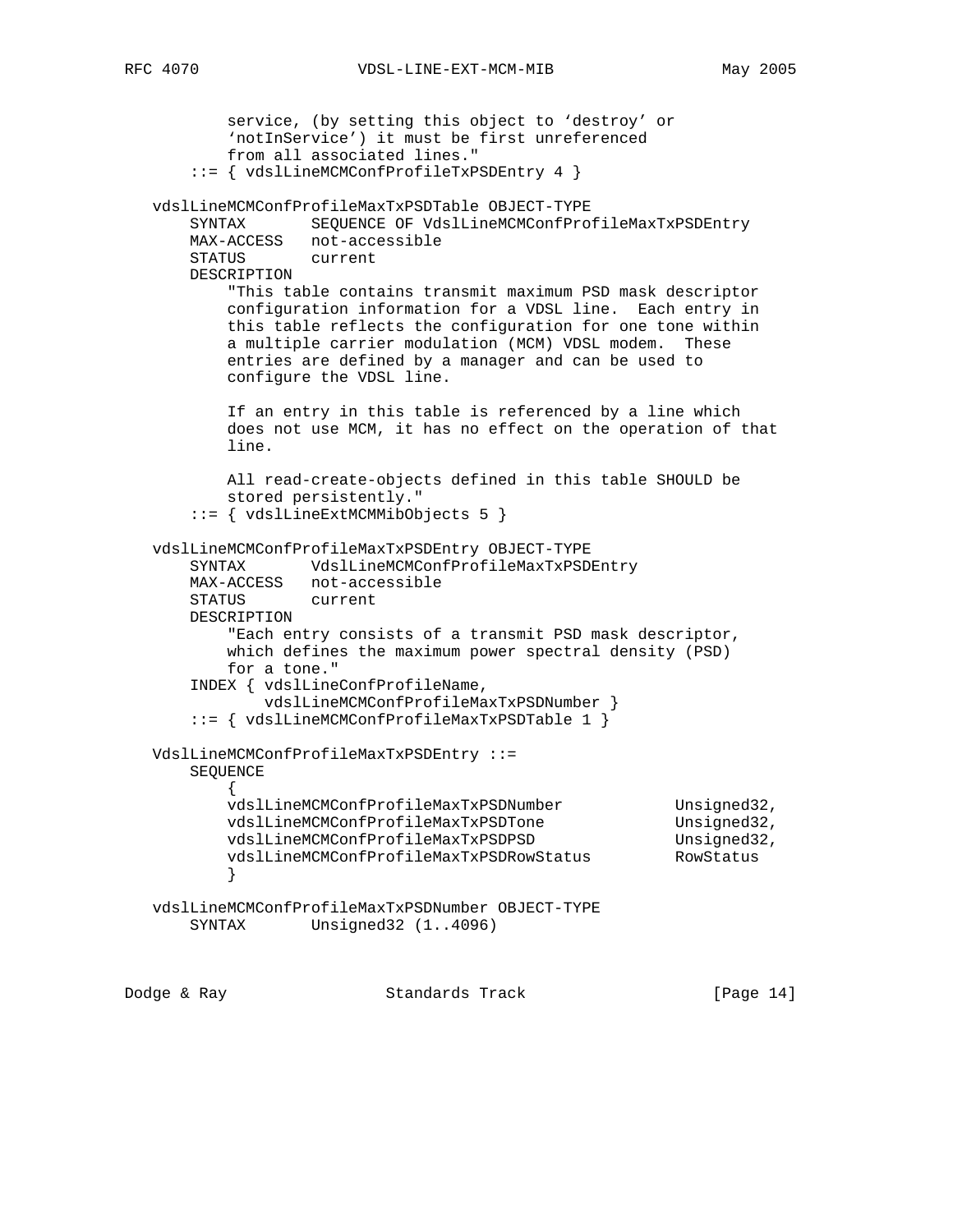```
 MAX-ACCESS not-accessible
    STATUS current
    DESCRIPTION
        "The index for this band descriptor entry."
     ::= { vdslLineMCMConfProfileMaxTxPSDEntry 1 }
 vdslLineMCMConfProfileMaxTxPSDTone OBJECT-TYPE
    SYNTAX Unsigned32 (1..4096)
    MAX-ACCESS read-create
    STATUS current
    DESCRIPTION
        "The tone index for which the PSD is being specified.
         There must not be multiple rows defined, for a particular
         profile, with the same value for this field."
   REFERENCE "T1E1.4/2000-013R4" -- Part 3, MCM
     ::= { vdslLineMCMConfProfileMaxTxPSDEntry 2 }
 vdslLineMCMConfProfileMaxTxPSDPSD OBJECT-TYPE
    SYNTAX Unsigned32
    UNITS "0.5dBm/Hz"
    MAX-ACCESS read-create
    STATUS current
    DESCRIPTION
        "Power Spectral Density level in steps of 0.5dBm/Hz with
        an offset of -140dBm/Hz."
   REFERENCE "T1E1.4/2000-013R4" -- Part 3, MCM
    ::= { vdslLineMCMConfProfileMaxTxPSDEntry 3 }
 vdslLineMCMConfProfileMaxTxPSDRowStatus OBJECT-TYPE
    SYNTAX RowStatus
    MAX-ACCESS read-create
    STATUS current
    DESCRIPTION
        "This object is used to create a new row or modify or
        delete an existing row in this table.
        A profile is activated by setting this object to 'active'.
        When 'active' is set, the system will validate the profile.
        There must be only one entry in this table for each tone
        associated with a specific profile. This will be checked
        during the validation process.
        None of the columns in this row may be modified while the
        row is in the 'active' state.
        Before a profile can be deleted or taken out of
        service, (by setting this object to 'destroy' or
        'notInService') it must be first unreferenced
        from all associated lines."
```
Dodge & Ray Standards Track [Page 15]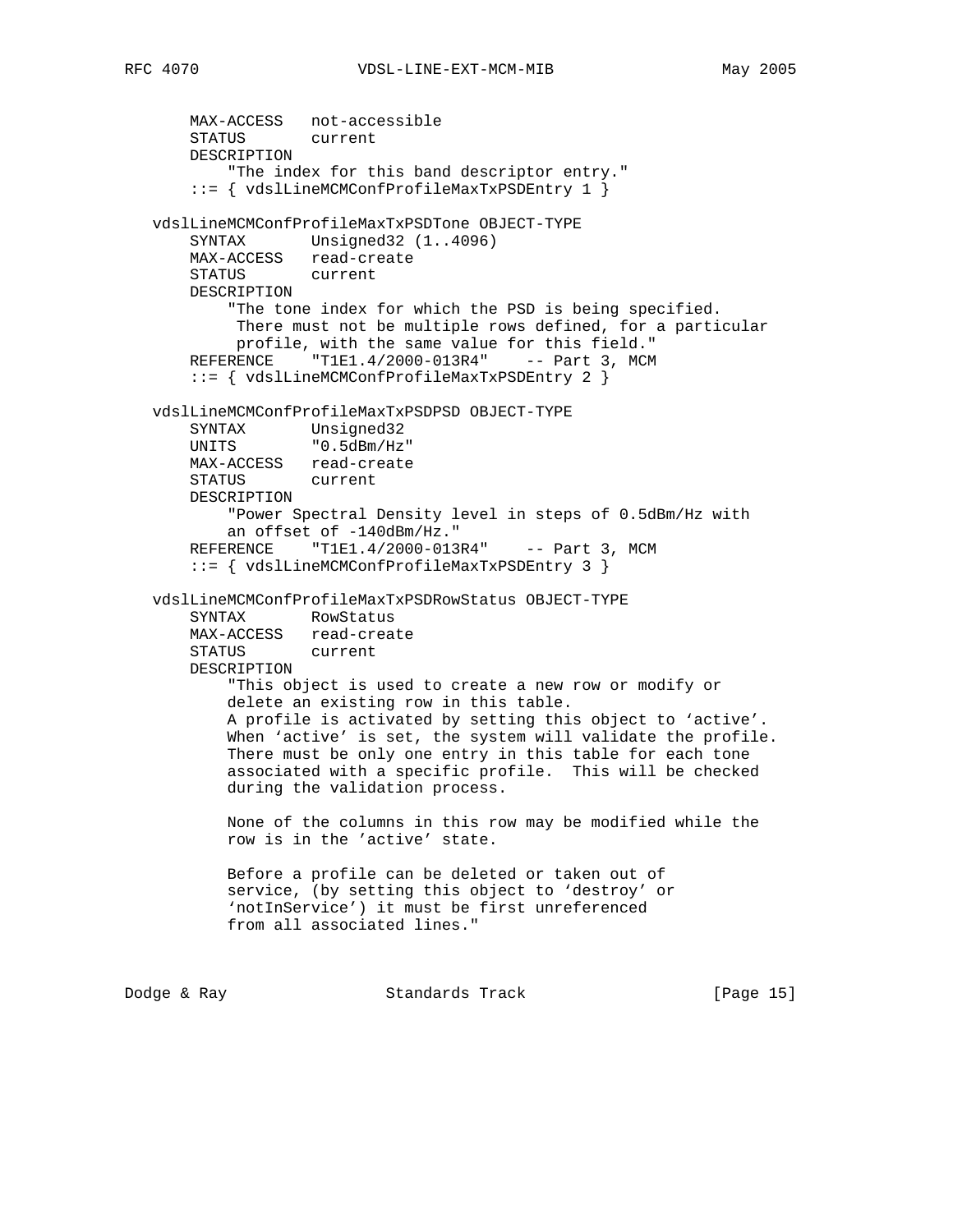```
 ::= { vdslLineMCMConfProfileMaxTxPSDEntry 4 }
   vdslLineMCMConfProfileMaxRxPSDTable OBJECT-TYPE
       SYNTAX SEQUENCE OF VdslLineMCMConfProfileMaxRxPSDEntry
       MAX-ACCESS not-accessible
       STATUS current
       DESCRIPTION
           "This table contains maximum receive PSD mask descriptor
           configuration information for a VDSL line. Each entry in
           this table reflects the configuration for one tone within
           a multiple carrier modulation (MCM) VDSL modem. These
           entries are defined by a manager and can be used to
           configure the VDSL line.
           If an entry in this table is referenced by a line which
           does not use MCM, it has no effect on the operation of that
           line.
          All read-create-objects defined in this table SHOULD be
          stored persistently."
       ::= { vdslLineExtMCMMibObjects 6 }
   vdslLineMCMConfProfileMaxRxPSDEntry OBJECT-TYPE
       SYNTAX VdslLineMCMConfProfileMaxRxPSDEntry
       MAX-ACCESS not-accessible
 STATUS current
 DESCRIPTION
           "Each entry consists of a transmit PSD mask descriptor,
           which defines the power spectral density (PSD) for a
          tone."
       INDEX { vdslLineConfProfileName,
              vdslLineMCMConfProfileMaxRxPSDNumber }
       ::= { vdslLineMCMConfProfileMaxRxPSDTable 1 }
   VdslLineMCMConfProfileMaxRxPSDEntry ::=
       SEQUENCE
\{vdslLineMCMConfProfileMaxRxPSDNumber Unsigned32,
 vdslLineMCMConfProfileMaxRxPSDTone Unsigned32,
vdslLineMCMConfProfileMaxRxPSDPSD Unsigned32,
           vdslLineMCMConfProfileMaxRxPSDRowStatus RowStatus
 }
   vdslLineMCMConfProfileMaxRxPSDNumber OBJECT-TYPE
       SYNTAX Unsigned32 (1..4096)
       MAX-ACCESS not-accessible
       STATUS current
```
Dodge & Ray Standards Track [Page 16]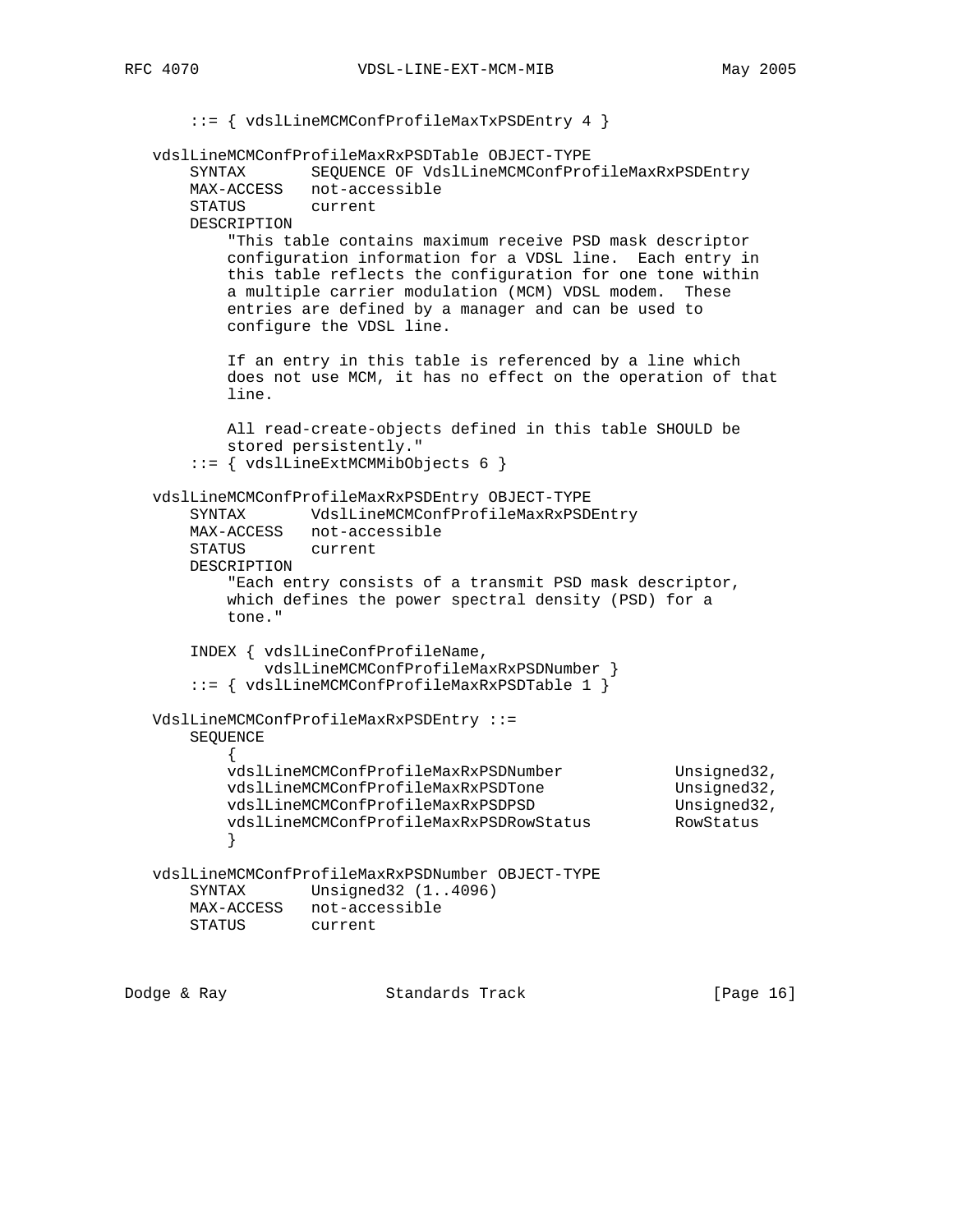```
 DESCRIPTION
        "The index for this band descriptor entry."
     ::= { vdslLineMCMConfProfileMaxRxPSDEntry 1 }
 vdslLineMCMConfProfileMaxRxPSDTone OBJECT-TYPE
   SYNTAX Unsigned32 (1..4096)
    MAX-ACCESS read-create
    STATUS current
    DESCRIPTION
        "The tone index for which the PSD is being specified.
         There must not be multiple rows defined, for a particular
         profile, with the same value for this field."
   REFERENCE "T1E1.4/2000-013R4" -- Part 3, MCM
     ::= { vdslLineMCMConfProfileMaxRxPSDEntry 2 }
 vdslLineMCMConfProfileMaxRxPSDPSD OBJECT-TYPE
    SYNTAX Unsigned32
    UNITS "0.5dBm/Hz"
    MAX-ACCESS read-create
    STATUS current
    DESCRIPTION
        "Power Spectral Density level in steps of 0.5dBm/Hz with
       an offset of -140dBm/Hz."
   REFERENCE "T1E1.4/2000-013R4" -- Part 3, MCM
    ::= { vdslLineMCMConfProfileMaxRxPSDEntry 3 }
 vdslLineMCMConfProfileMaxRxPSDRowStatus OBJECT-TYPE
    SYNTAX RowStatus
    MAX-ACCESS read-create
    STATUS current
    DESCRIPTION
        "This object is used to create a new row or modify or
        delete an existing row in this table.
        A profile is activated by setting this object to 'active'.
        When 'active' is set, the system will validate the profile.
        There must be only one entry in this table for each tone
        associated with a specific profile. This will be checked
        during the validation process.
        None of the columns in this row may be modified while the
        row is in the 'active' state.
        Before a profile can be deleted or taken out of
        service, (by setting this object to 'destroy' or
        'notInService') it must be first unreferenced
        from all associated lines."
     ::= { vdslLineMCMConfProfileMaxRxPSDEntry 4 }
```
Dodge & Ray Standards Track [Page 17]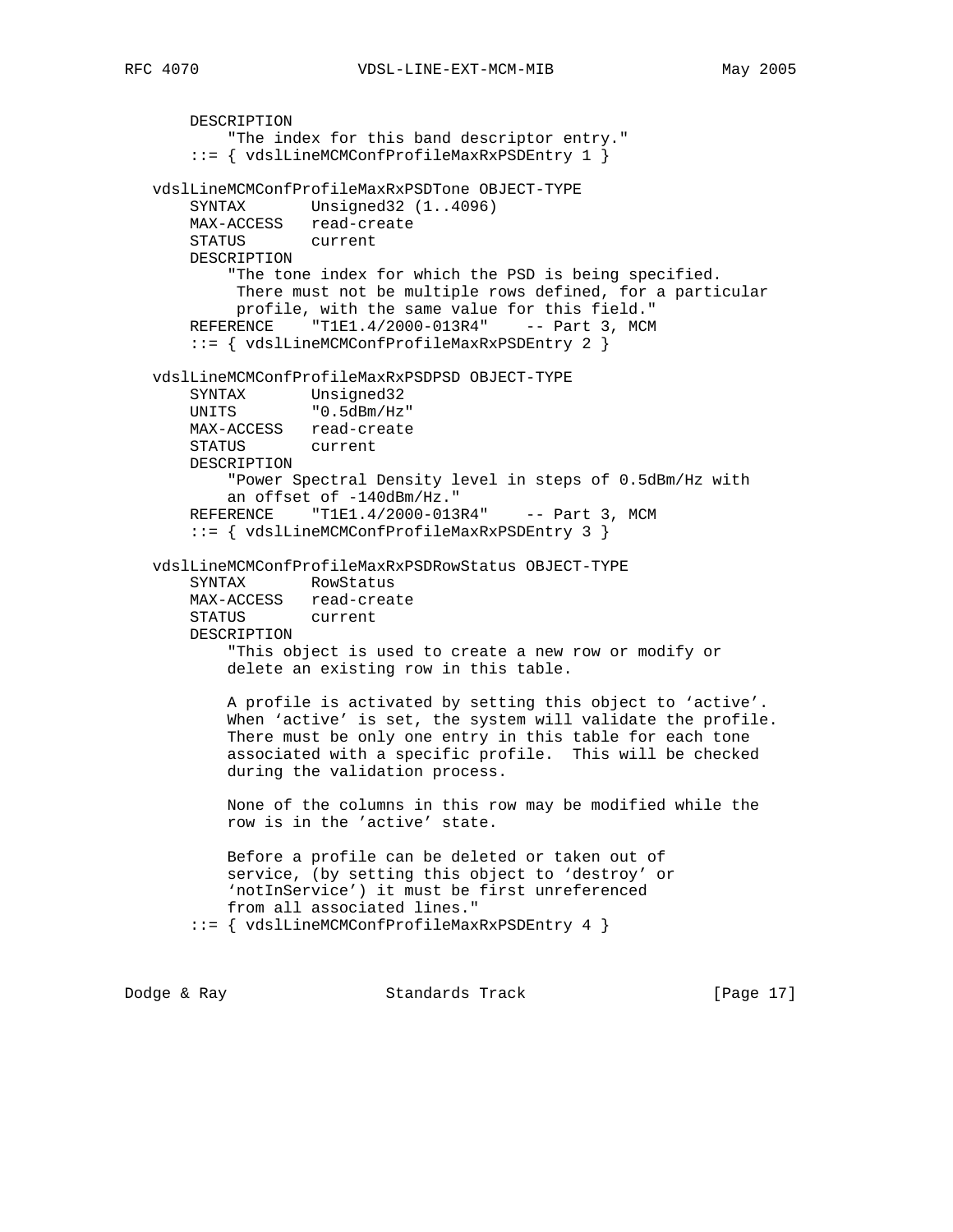```
 -- conformance information
   vdslLineExtMCMConformance OBJECT IDENTIFIER ::=
                     { vdslLineExtMCMMib 2 }
   vdslLineExtMCMGroups OBJECT IDENTIFIER ::=
                     { vdslLineExtMCMConformance 1 }
   vdslLineExtMCMCompliances OBJECT IDENTIFIER ::=
                     { vdslLineExtMCMConformance 2 }
   vdslLineExtMCMMibCompliance MODULE-COMPLIANCE
       STATUS current
       DESCRIPTION
            "The compliance statement for SNMP entities which
            manage VDSL interfaces."
       MODULE -- this module
       MANDATORY-GROUPS
       \left\{ \right. vdslLineExtMCMGroup
        }
        ::= { vdslLineExtMCMCompliances 1 }
   -- units of conformance
       vdslLineExtMCMGroup OBJECT-GROUP
            OBJECTS
 {
                vdslLineMCMConfProfileTxWindowLength,
                vdslLineMCMConfProfileRowStatus,
                vdslLineMCMConfProfileTxBandStart,
                vdslLineMCMConfProfileTxBandStop,
                vdslLineMCMConfProfileTxBandRowStatus,
                vdslLineMCMConfProfileRxBandStart,
                vdslLineMCMConfProfileRxBandStop,
                vdslLineMCMConfProfileRxBandRowStatus,
                vdslLineMCMConfProfileTxPSDTone,
                vdslLineMCMConfProfileTxPSDPSD,
                vdslLineMCMConfProfileTxPSDRowStatus,
                vdslLineMCMConfProfileMaxTxPSDTone,
                vdslLineMCMConfProfileMaxTxPSDPSD,
                vdslLineMCMConfProfileMaxTxPSDRowStatus,
                vdslLineMCMConfProfileMaxRxPSDTone,
                vdslLineMCMConfProfileMaxRxPSDPSD,
                vdslLineMCMConfProfileMaxRxPSDRowStatus
 }
             STATUS current
             DESCRIPTION
                 "A collection of objects providing configuration
```
Dodge & Ray Standards Track [Page 18]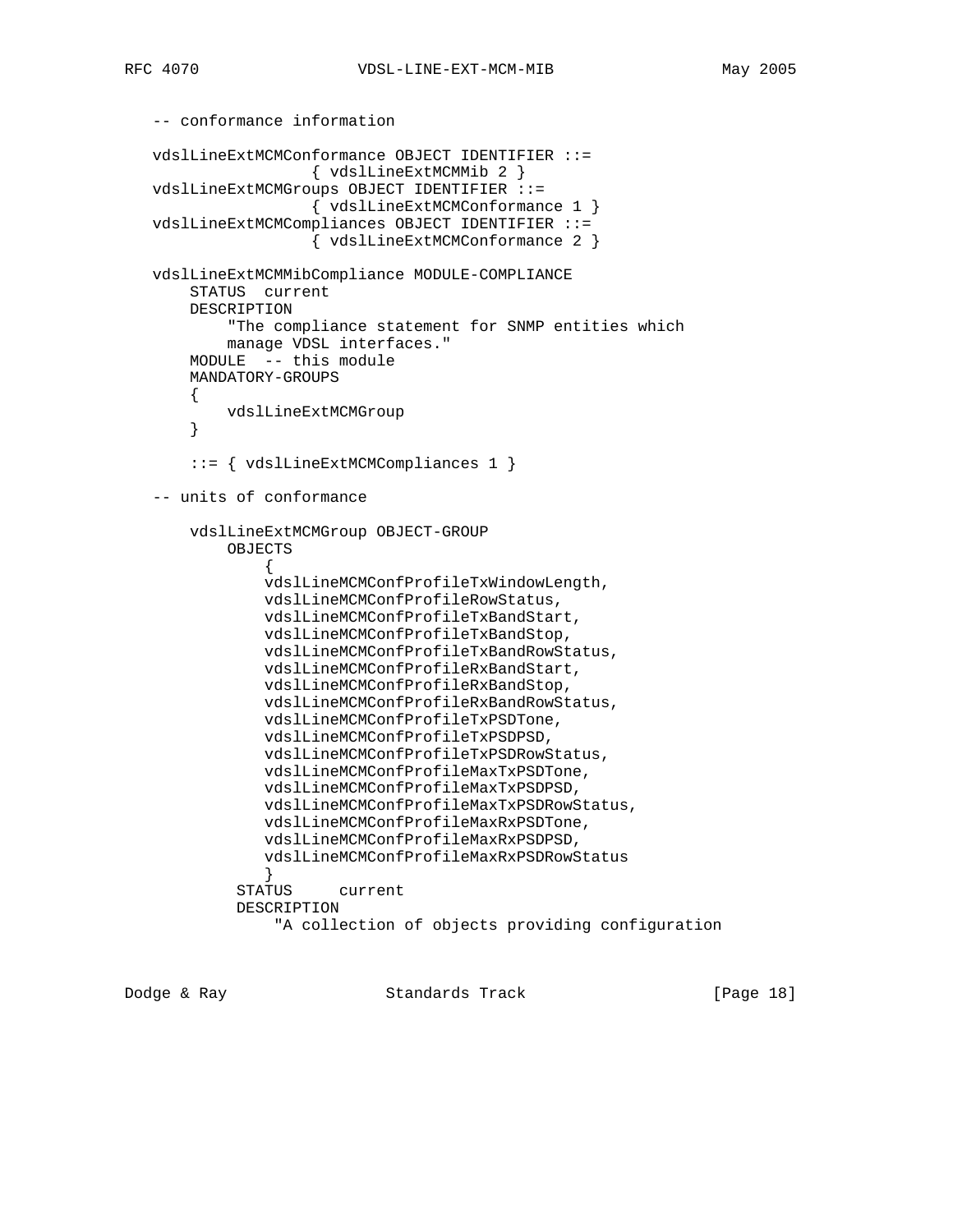information for a VDSL line based upon multiple carrier modulation modem." ::= { vdslLineExtMCMGroups 1 }

END

5. Acknowledgments

 This document contains many definitions taken from an early version of the VDSL MIB [RFC3728]. As such any credit for the text found within should be fully attributed to the authors of that document.

6. Security Considerations

 There are a number of management objects defined in this MIB module with a MAX-ACCESS clause of read-create. Such objects may be considered sensitive or vulnerable in some network environments. The support for SET operations in a non-secure environment without proper protection can have a negative effect on network operations. These are the tables and objects and their sensitivity/vulnerability:

 vdslLineMCMConfProfileTable, vdslLineMCMConfProfileTxWindowLength, vdslLineMCMConfProfileRowStatus, vdslLineMCMConfProfileTxBandTable, vdslLineMCMConfProfileTxBandStart, vdslLineMCMConfProfileTxBandStop, vdslLineMCMConfProfileTxBandRowStatus, vdslLineMCMConfProfileRxBandTable, vdslLineMCMConfProfileRxBandStart, vdslLineMCMConfProfileRxBandStop, vdslLineMCMConfProfileRxBandRowStatus, vdslLineMCMConfProfileTxPSDTable, vdslLineMCMConfProfileTxPSDTone, vdslLineMCMConfProfileTxPSDPSD, vdslLineMCMConfProfileTxPSDRowStatus, vdslLineMCMConfProfileMaxTxPSDTable vdslLineMCMConfProfileMaxTxPSDTone, vdslLineMCMConfProfileMaxTxPSDPSD, vdslLineMCMConfProfileMaxTxPSDRowStatus, vdslLineMCMConfProfileMaxRxPSDTable vdslLineMCMConfProfileMaxRxPSDTone, vdslLineMCMConfProfileMaxRxPSDPSD, vdslLineMCMConfProfileMaxRxPSDRowStatus

Dodge & Ray Standards Track [Page 19]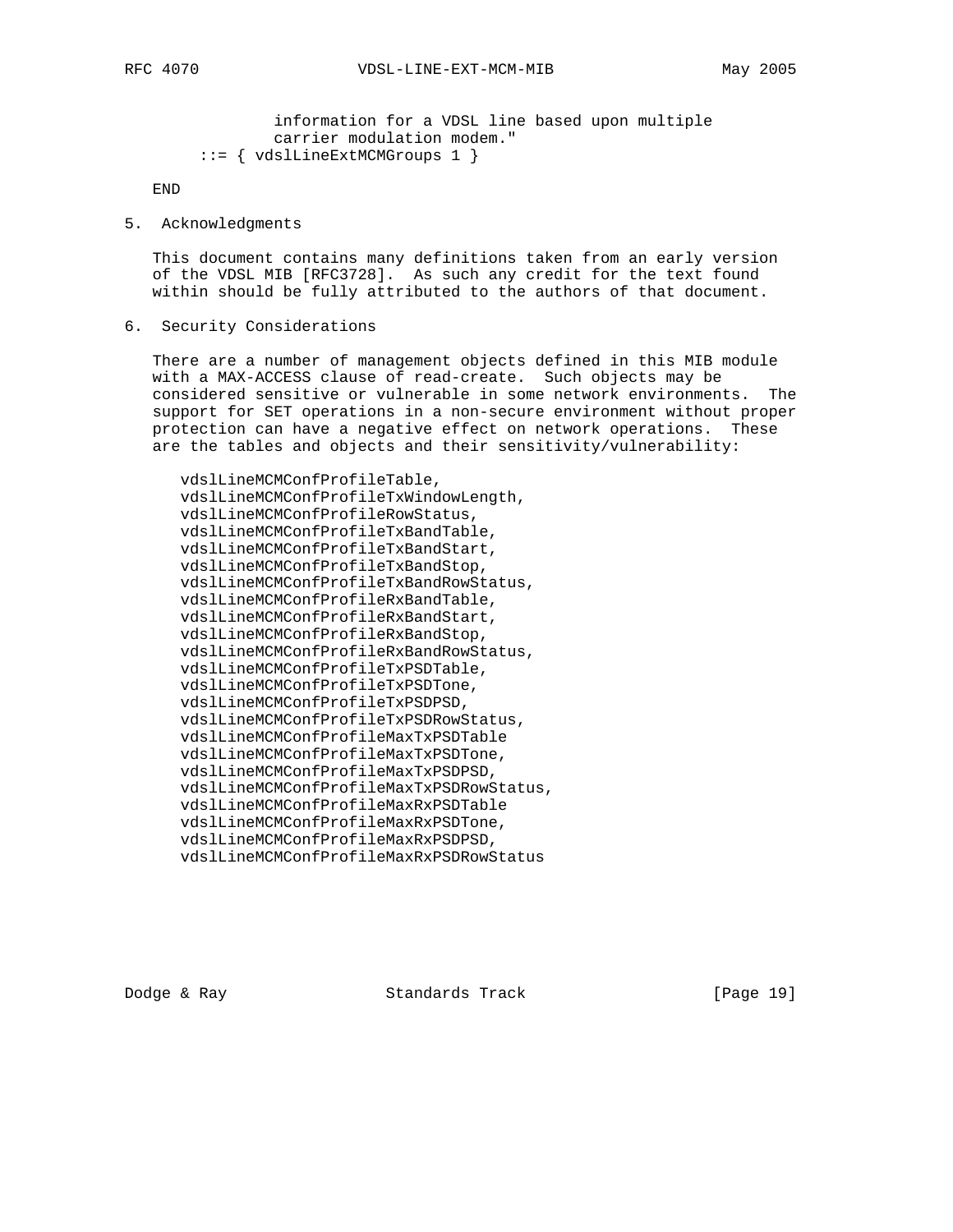VDSL layer connectivity from the Vtur will permit the subscriber to manipulate both the VDSL link directly and the VDSL embedded operations channel (EOC) for their own loop. For example, unchecked or unfiltered fluctuations initiated by the subscriber could generate sufficient notifications to potentially overwhelm either the management interface to the network or the element manager.

 Additionally, allowing write access to configuration data may allow an end-user to increase their service levels or affect other end users in either a positive or negative manner. For this reason, the tables and objects listed above should be considered to contain sensitive information.

 Some of the readable objects in this MIB module (i.e., objects with a MAX-ACCESS other than not-accessible) may be considered sensitive or vulnerable in some network environments. It is thus important to control even GET and/or NOTIFY access to these objects and possibly to even encrypt the values of these objects when sending them over the network via SNMP. These are the tables and objects and their sensitivity/vulnerability:

 vdslLineMCMConfProfileTable, vdslLineMCMConfProfileTxWindowLength, vdslLineMCMConfProfileRowStatus, vdslLineMCMConfProfileTxBandTable, vdslLineMCMConfProfileTxBandStart, vdslLineMCMConfProfileTxBandStop, vdslLineMCMConfProfileTxBandRowStatus, vdslLineMCMConfProfileRxBandTable, vdslLineMCMConfProfileRxBandStart, vdslLineMCMConfProfileRxBandStop, vdslLineMCMConfProfileRxBandRowStatus, vdslLineMCMConfProfileTxPSDTable, vdslLineMCMConfProfileTxPSDTone, vdslLineMCMConfProfileTxPSDPSD, vdslLineMCMConfProfileTxPSDRowStatus, vdslLineMCMConfProfileMaxTxPSDTable vdslLineMCMConfProfileMaxTxPSDTone, vdslLineMCMConfProfileMaxTxPSDPSD, vdslLineMCMConfProfileMaxTxPSDRowStatus, vdslLineMCMConfProfileMaxRxPSDTable vdslLineMCMConfProfileMaxRxPSDTone, vdslLineMCMConfProfileMaxRxPSDPSD, vdslLineMCMConfProfileMaxRxPSDRowStatus

Dodge & Ray Standards Track [Page 20]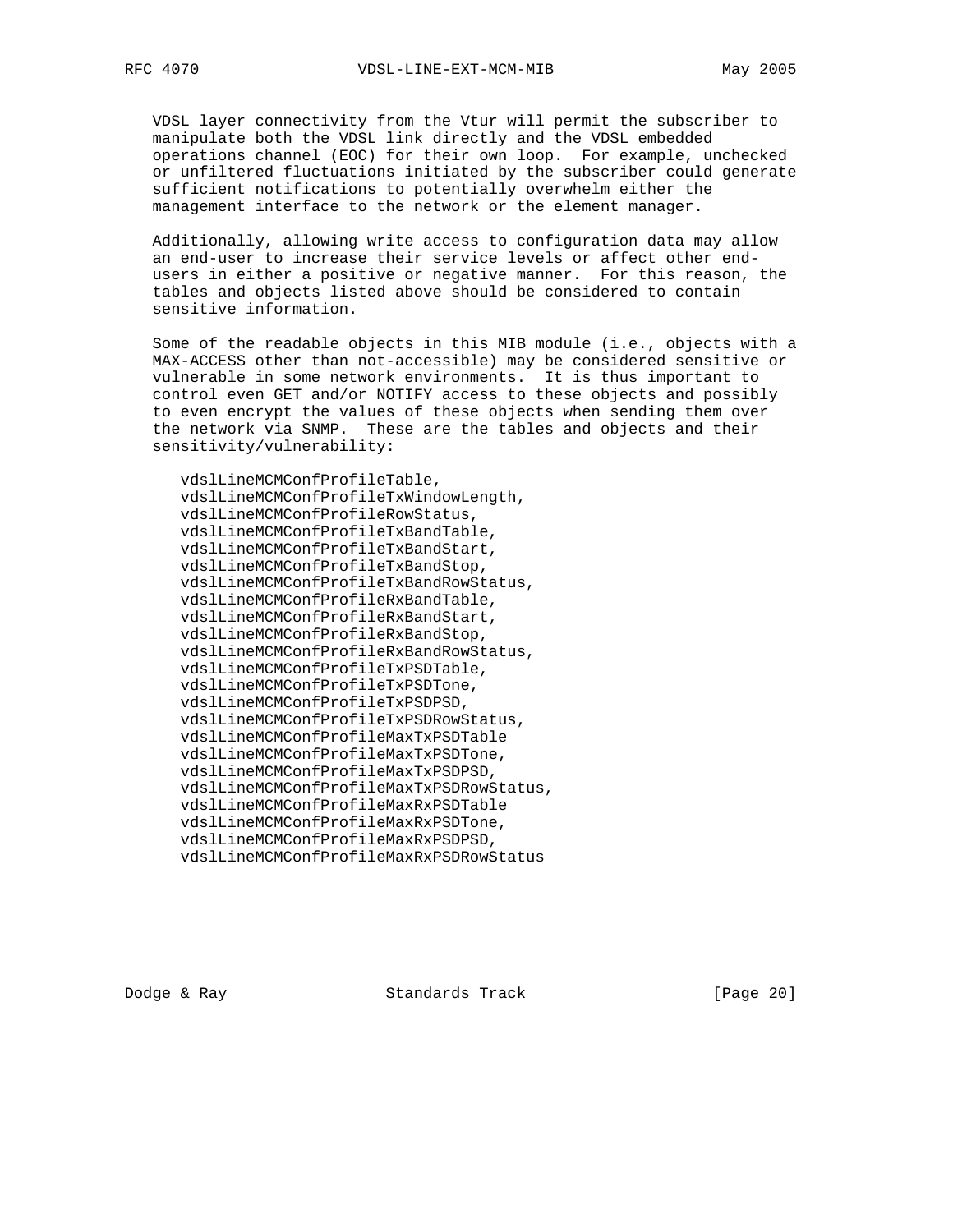Read access of the physical band parameters may provide knowledge to an end-user that would allow malicious behavior, for example the application of an intentional interference on one or all of the physical bands in use.

 SNMP versions prior to SNMPv3 did not include adequate security. Even if the network itself is secure (for example by using IPSec), even then, there is no control as to who on the secure network is allowed to access and GET/SET (read/change/create/delete) the objects in this MIB module.

 It is RECOMMENDED that implementers consider the security features as provided by the SNMPv3 framework (see [RFC3410], section 8), including full support for the SNMPv3 cryptographic mechanisms (for authentication and privacy).

 Further, deployment of SNMP versions prior to SNMPv3 is NOT RECOMMENDED. Instead, it is RECOMMENDED to deploy SNMPv3 and to enable cryptographic security. It is then a customer/operator responsibility to ensure that the SNMP entity giving access to an instance of a MIB module which utilizes the textual conventions defined in this MIB module is properly configured to give access to the objects only to those principals (users) that have legitimate rights to indeed GET or SET (change/create/delete) them.

7. IANA Considerations

 The IANA has assigned the transmission value 229 to VDSL-LINE-EXT- MCM-MIB.

- 8. References
- 8.1. Normative References
	- [DSLFTR57] DSL Forum TR-057, "VDSL Network Element Management", February 2003.
	- [ETSI2701] ETSI TS 101 270-1 V1.2.1, "Transmission and Multiplexing (TM); Access transmission systems on metallic access cables; Very high speed Digital Subscriber Line (VDSL); Part 1: Functional requirements", October 1999.
	- [ETSI2702] ETSI TS 101 270-2 V1.1.1, "Transmission and Multiplexing (TM); Access transmission systems on metallic access cables; Very high speed Digital Subscriber Line (VDSL); Part 1: Transceiver specification", February 2001.

Dodge & Ray Standards Track [Page 21]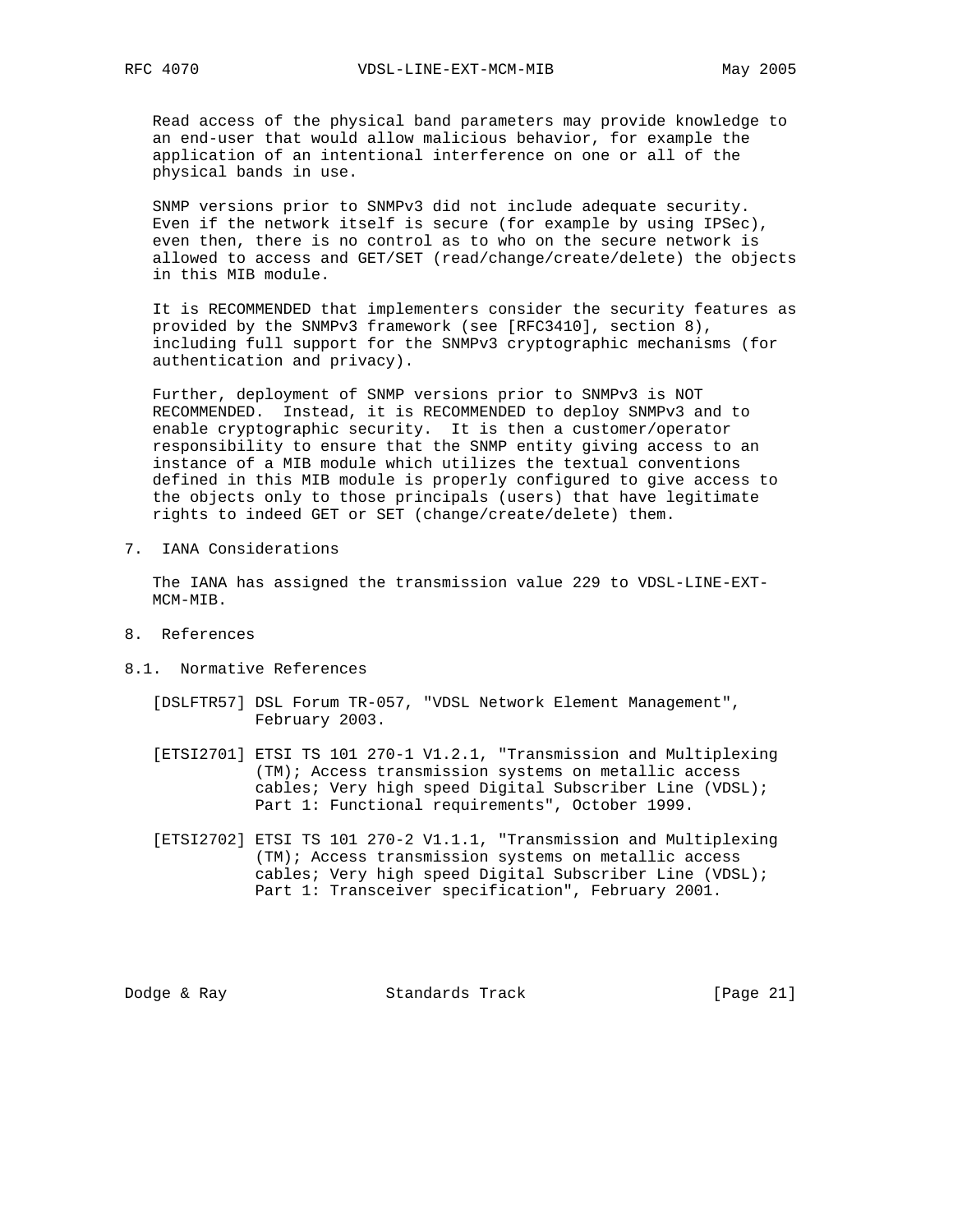- [ITU9931] ITU-T G.993.1, "Very-high-speed digital subscriber line foundation", November 2001.
- [ITU9971] ITU-T G.997.1, "Physical layer management for Digital Subscriber Line (DSL) Transceivers", July 1999.
- [RFC2119] Bradner, S., "Key words for use in RFCs to Indicate Requirement Levels", BCP 14, RFC 2119, March 1997.
- [RFC2578] McCloghrie, K., Perkins, D., and J. Schoenwaelder, "Structure of Management Information Version 2 (SMIv2)", STD 58, RFC 2578, April 1999.
- [RFC2579] McCloghrie, K., Perkins, D., and J. Schoenwaelder, "Textual Conventions for SMIv2", STD 58, RFC 2579, April 1999.
- [RFC2580] McCloghrie, K., Perkins, D., and J. Schoenwaelder, "Conformance Statements for SMIv2", STD 58, RFC 2580, April 1999.
- [RFC2863] McCloghrie, K. and F. Kastenholz, "The Interfaces Group MIB", RFC 2863, June 2000.
- [RFC3728] Ray, B. and R. Abbi, "Definitions of Managed Objects for Very High Speed Digital Subscriber Lines (VDSL)", RFC 3728, February 2004.
- [T1E1311] ANSI T1E1.4/2001-311, "Very-high-bit-rate Digital Subscriber Line (VDSL) Metallic Interface, Part 1: Functional Requirements and Common Specification", February 2001.
- [T1E1011] ANSI T1E1.4/2001-011R3, "VDSL Metallic Interface, Part 2: Technical Specification for a Single-Carrier Modulation (SCM) Transceiver", November 2001.
- [T1E1013] ANSI T1E1.4/2001-013R4, "VDSL Metallic Interface, Part 3: Technical Specification for a Multi-Carrier Modulation (MCM) Transceiver", November 2000.

## 8.2. Informative References

 [RFC3415] Wijnen, B., Presuhn, R., and K. McCloghrie, "View-based Access Control Model (VACM) for the Simple Network Management Protocol (SNMP)", STD 62, RFC 3415, December 2002.

Dodge & Ray Standards Track [Page 22]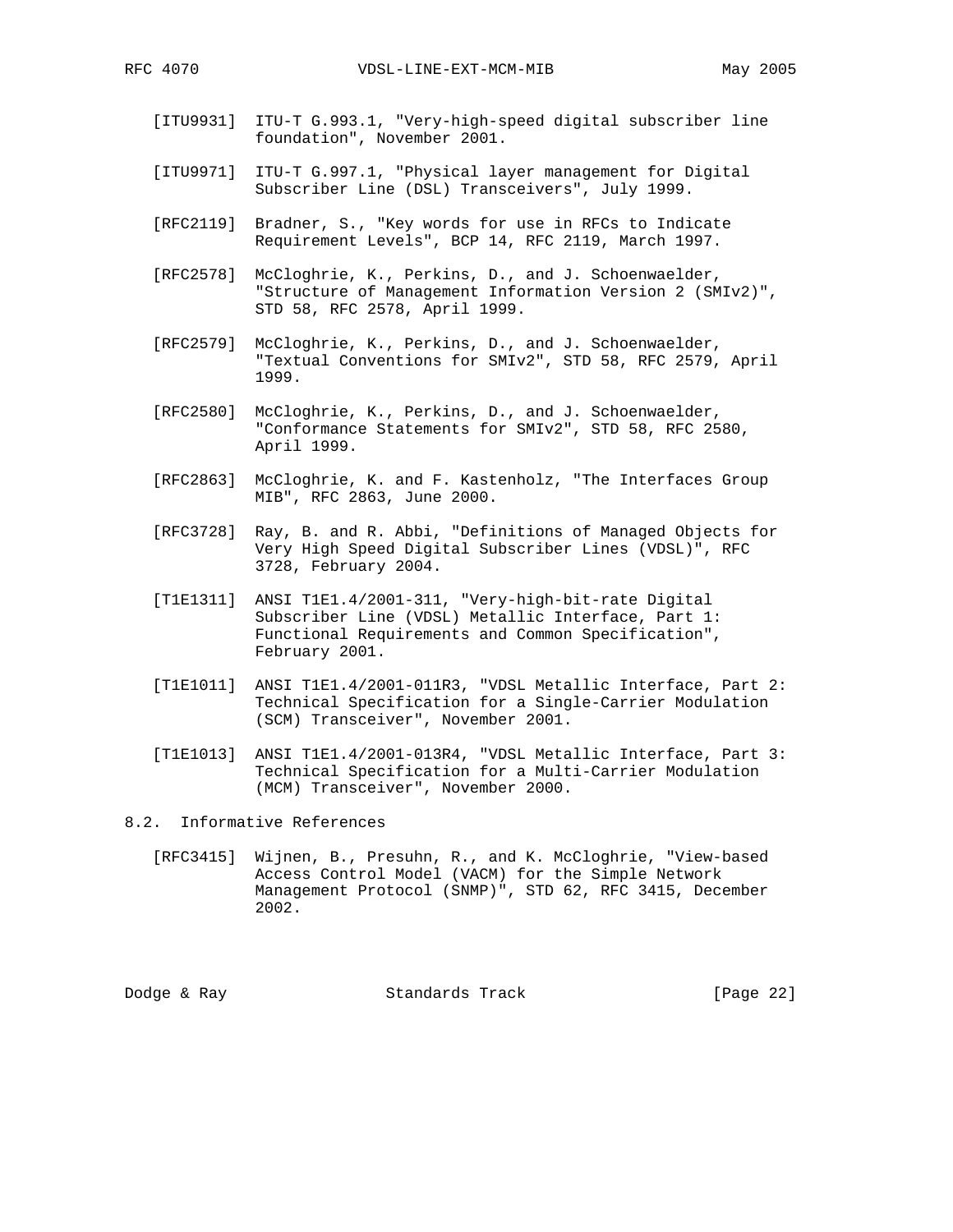[RFC3410] Case, J., Mundy, R., Partain, D., and B. Stewart, "Introduction and Applicability Statements for Internet- Standard Management Framework", RFC 3410, December 2002.

Authors' Addresses

 Menachem Dodge ECI Telecom Ltd. 30 Hasivim St. Petach Tikva 49517, Israel

 Phone: +972 3 926 8421 Fax: +972 3 928 7342 EMail: mbdodge@ieee.org

 Bob Ray PESA Switching Systems, Inc. 330-A Wynn Drive Huntsville, AL 35805 USA

 Phone: +1 256 726 9200 ext. 142 Fax: +1 256 726 9271 EMail: rray@pesa.com

Dodge & Ray Standards Track [Page 23]